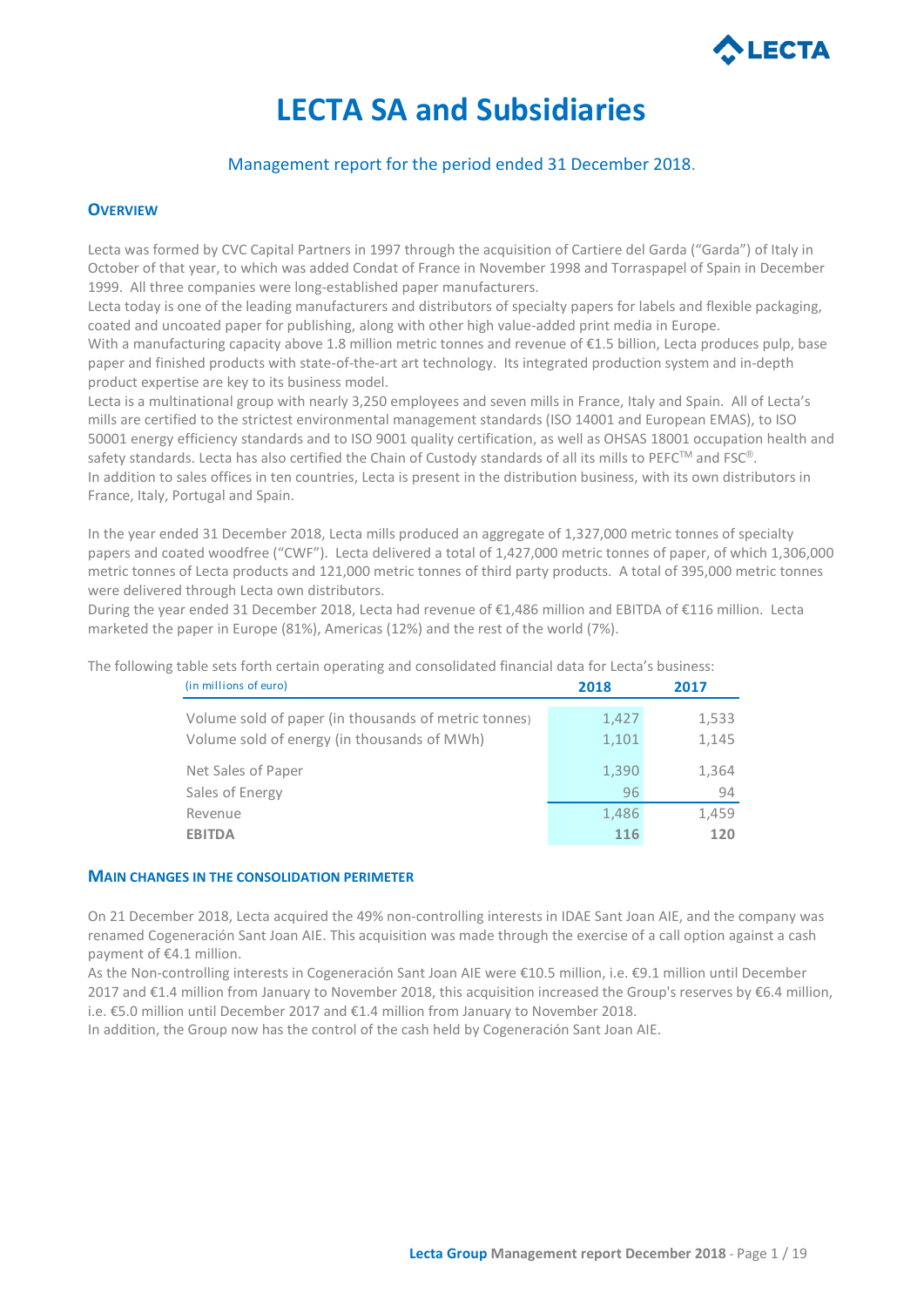## **FACTORS AFFECTING LECTA'S RESULTS OF OPERATIONS**

#### **Growth in Specialty papers and CWF**

The self-adhesive, metallized, coated 1-side, and thermal paper segments, in which Lecta invests to offer labeling applications, reported positive growths in 2018 of circa +2%.

The CWF paper industry experiences negative growth mainly because of the development of digital media. The deliveries of the European producers of CWF decreased by -7% in 2016, slightly increased in +1% in 2017 and decreased by -9% in 2018. The decline in deliveries is almost offset by the closure or the conversion of production capacity by the European producers.

## **Raw Materials Costs**

Pulp and energy represent Lecta's primary input costs.

Lecta purchases approximately 65% of its pulp requirements. Wood pulp is the principal raw material required to manufacture paper. The price of pulp is highly volatile and sensitive to changes in wood prices, industry capacity, producer inventories, demand for paper, and cyclical changes in the world economy and fluctuations in the U.S. dollar, the reference currency for trading. Fluctuations in pulp prices may impact, in turn, prices of final paper products.

The price of crude oil also impacts oil-based raw materials and transportation costs. It was also highly volatile in the recent period. In order to reduce its energy costs Lecta operates six cogeneration plants with a total installed capacity of 271MW.

Lecta and its competitors were able to pass part of the increases in the prices of pulp, energy and other raw materials to their customers.

#### **Labor Costs**

Another significant portion of operating costs is labor. Lecta has achieved significant productivity improvements (as measured by net sales of paper per employee) and has reduced its average headcount from 4,691 employees during the year ended 31 December 2006 to 3,238 employees during the year ended 31 December 2018 despite the acquisition of two paper distributors, a first one in France in 2008, and a second one in Italy in 2012.

#### **Cost-Savings Measures and Efficiency of Operations**

Paper producers have a high proportion of fixed costs, and as a result, fluctuations in volumes and prices for paper products cause corresponding fluctuations in their profitability. As pricing in the paper industry is highly competitive, particularly for the commodity products, producers must focus on achieving greater efficiency and cost-control to improve their competitive positions.

To that end, Lecta has undertaken a group wide organization efficiency program aimed at developing the synergies through the integration of its businesses in France, Italy, Portugal and Spain, outsourcing the non-core activities, giving its subsidiaries reduced production, logistics and distribution costs, and adapting its production capacity to the evolution of the markets through conversion or closure. The program also entails significant headcount reduction.

#### **Effect of Currency Fluctuations**

Lecta sales are denominated principally in euro. They are also denominated in pounds sterling, U.S. dollar and other currencies. The principal raw material, pulp, is a commodity priced in U.S. dollar. The other costs are predominantly denominated in euro.

As a consequence, Lecta is structurally a net buyer of U.S. dollars. As such, all other things being equal, a weakening of the U.S. dollar would have a positive impact on the earnings. However, the U.S. dollar price of pulp and the euro price of paper are correlated to the U.S. dollar such that in the long run, a weakening of the U.S. dollar exerts downward pressure on euro paper prices and upward pressure on pulp prices.

Lecta has a policy of hedging its foreign exchange exposure on non-euro denominated sales and purchases once they are committed. It only hedges a low portion of its projected foreign exchange flows.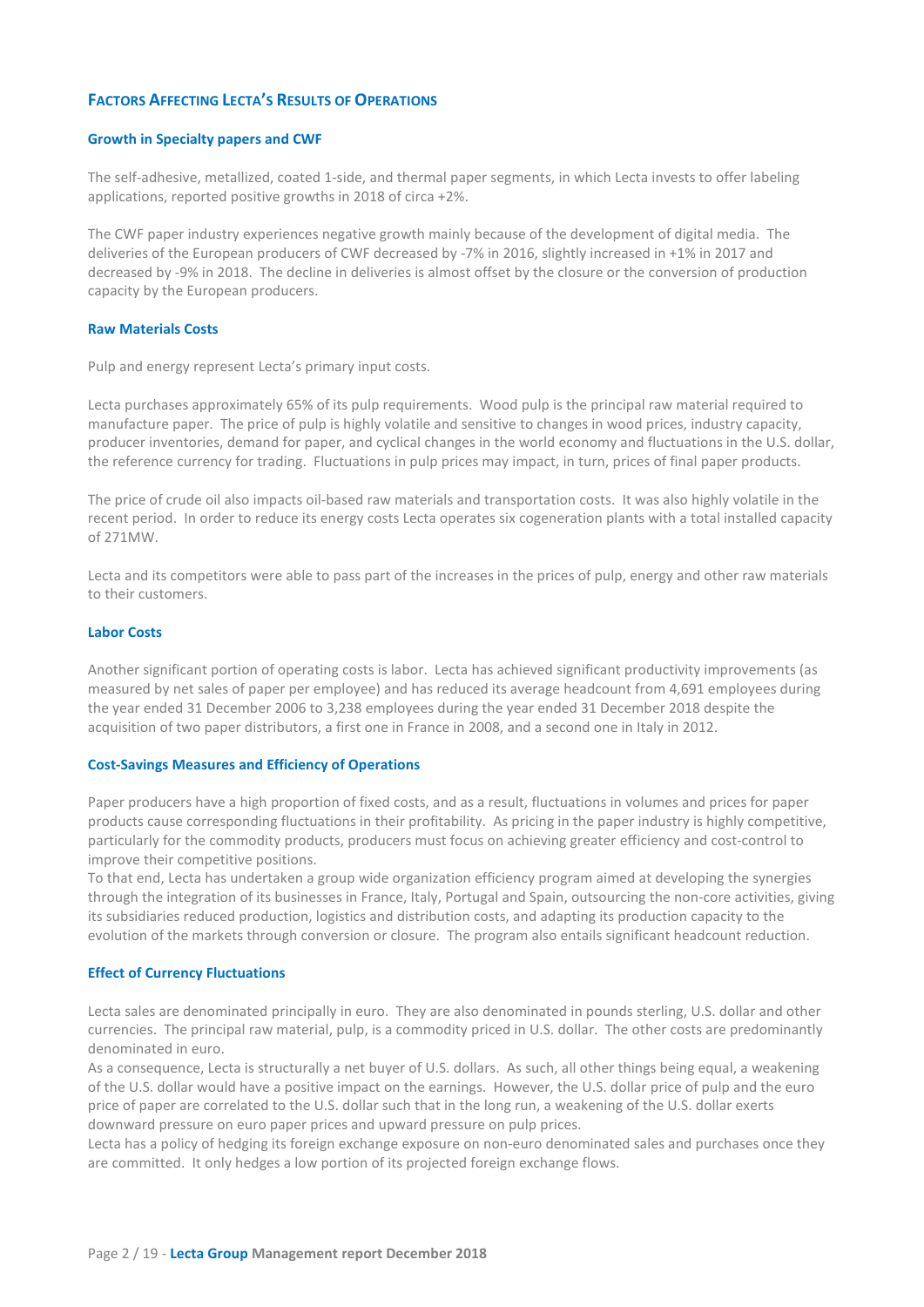

## **RESULTS OF OPERATIONS**

## **Presentation of Financial Data**

Lecta consolidated financial statements are prepared in accordance with IFRS adopted by the European Union.

## **Segment reporting**

Lecta's revenue consists of net sales of paper and sales of energy (see the above section *Overview*). The core activity of Lecta is to produce and sell paper. In this context, Lecta operates cogeneration plants that burn gas and produce electricity and steam. The production of steam is internally consumed, while the production of electricity can be internally consumed or sold to the grid. For the segment reporting, the sale of electricity to the grid is not considered as revenue but as reduction in energy cost to produce paper.

The following table compares sales and profit information of the products and services for the year and quarter ended 31 December 2018, with the prior year and quarters:

| <b>Net Sales of Paper</b>      |        |        |          |       |      |      |          |        |      |      |          |        |
|--------------------------------|--------|--------|----------|-------|------|------|----------|--------|------|------|----------|--------|
| <b>Products &amp; Services</b> | 31 Dec | 31 Dec | Change   |       | Q4   | Q4   | Change   |        | Q4   | Q3   | Change   |        |
| (in EUR M)                     | 2018   | 2017   | absolute | %     | 2018 | 2017 | absolute | %      | 2018 | 2018 | absolute | %      |
| Coated Woodfree                | 746    | 755    |          | $-1%$ | 185  | 199  | $-14$    | $-7%$  | 185  | 180  | $+5$     | $+3%$  |
| Specialties                    | 468    | 433    | $+36$    | $+8%$ | 117  | 105  | $+11$    | $+11%$ | 117  | 122  | -6       | $-5%$  |
| Purchased products             | 176    | 177    |          | $-0%$ | 45   | 49   | -4       | $-7%$  | 45   | 38   | $+7$     | $+19%$ |
| Total                          | 1,390  | 1.364  | $+26$    | $+2%$ | 347  | 353  | -b       | $-2%$  | 347  | 340  | $+7$     | $+2%$  |

| <b>EBITDA</b>                  |        |        |          |        |      |      |          |        |        |                |          |        |
|--------------------------------|--------|--------|----------|--------|------|------|----------|--------|--------|----------------|----------|--------|
| <b>Products &amp; Services</b> | 31 Dec | 31 Dec | Change   |        | Q4   | Q4   | Change   |        | Q4     | Q <sub>3</sub> | Change   |        |
| (in EUR M)                     | 2018   | 2017   | absolute | %      | 2018 | 2017 | absolute | %      | 2018   | 2018           | absolute | %      |
| Coated Woodfree                | 46     | 61     | $-15$    | $-25%$ | 8    | 16   | -8       | $-49%$ | 8      |                | -0       | $-1%$  |
| Specialties                    | 63     | 50     | $+13$    | $+26%$ | 14   | 14   | $+1$     | $+5%$  | 14     |                | ∼        | $-14%$ |
| Purchased products             |        | δ.     |          | $-11%$ |      |      | -0       | $-11%$ | $\sim$ |                | ÷ı       | $+82%$ |
| Total                          | 116    | 120    | -3       | $-3\%$ | 25   | 32   | . .      | $-23%$ | 25     | 26             |          | $-5%$  |

|                                | <b>EBITDA Margin</b> |        |                   |       |       |                   |       |       |                   |  |  |  |
|--------------------------------|----------------------|--------|-------------------|-------|-------|-------------------|-------|-------|-------------------|--|--|--|
| <b>Products &amp; Services</b> | 31 Dec               | 31 Dec | Change            | Q4    | Q4    | Change            | Q4    | Q3    | Change            |  |  |  |
|                                | 2018                 | 2017   | Percentage points | 2018  | 2017  | Percentage points | 2018  | 2018  | Percentage points |  |  |  |
| Coated Woodfree                | 6.1%                 | 8.1%   | $-2.0$            | 4.3%  | 7.8%  | $-3.5$            | 4.3%  | 4.4%  | $-0.2$            |  |  |  |
| Specialties                    | 13.5%                | 11.6%  | $+1.9$            | 12.4% | 13.1% | $-0.7$            | 12.4% | 13.7% | $-1.4$            |  |  |  |
| Purchased products             | 4.2%                 | 4.7%   | $-0.5$            | 5.9%  | 6.1%  | $-0.2$            | 5.9%  | 3.8%  | $+2.0$            |  |  |  |
| Total                          | 8.4%                 | 8.8%   | $-0.4$            | 7.2%  | 9.1%  | $-1.9$            | 7.2%  | 7.7%  | $-0.5$            |  |  |  |

## **Evolution of Net Sales of Paper, EBITDA, and EBITDA Margin:**

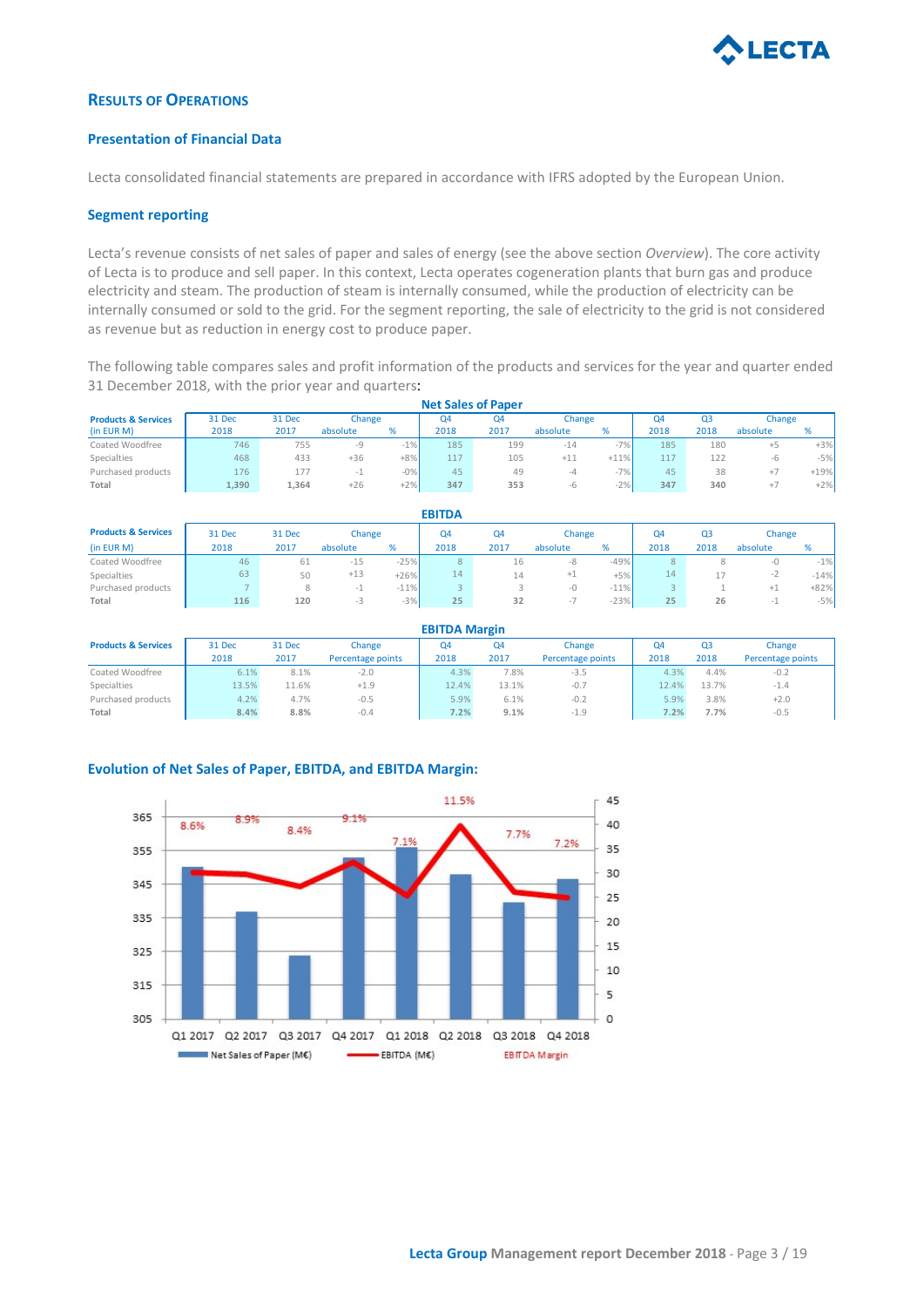

## **Breakdown of Net Sales of Paper and EBITDA by Product and Service:**

In 4Q2018, the net sales of Coated Woodfree were €185 million vs €199 million in 4Q2017, a decrease of €-14 million or -7%. The Ebitda at €8 million was lower than in 4Q2017 (€16 million). This result was mainly due to a reduction of volume shipped and an increase in variable production costs partially offset by an increase in the sales price.







In 4Q2018, the net sales of Specialties were €117 million vs €105 million in 4Q2017, an increase of €+12 million or +11%. The Ebitda at €14 million was stable vs 4Q2017 (€14 million). This result was mainly due to an increase in sales price offset by an increase in variable production costs.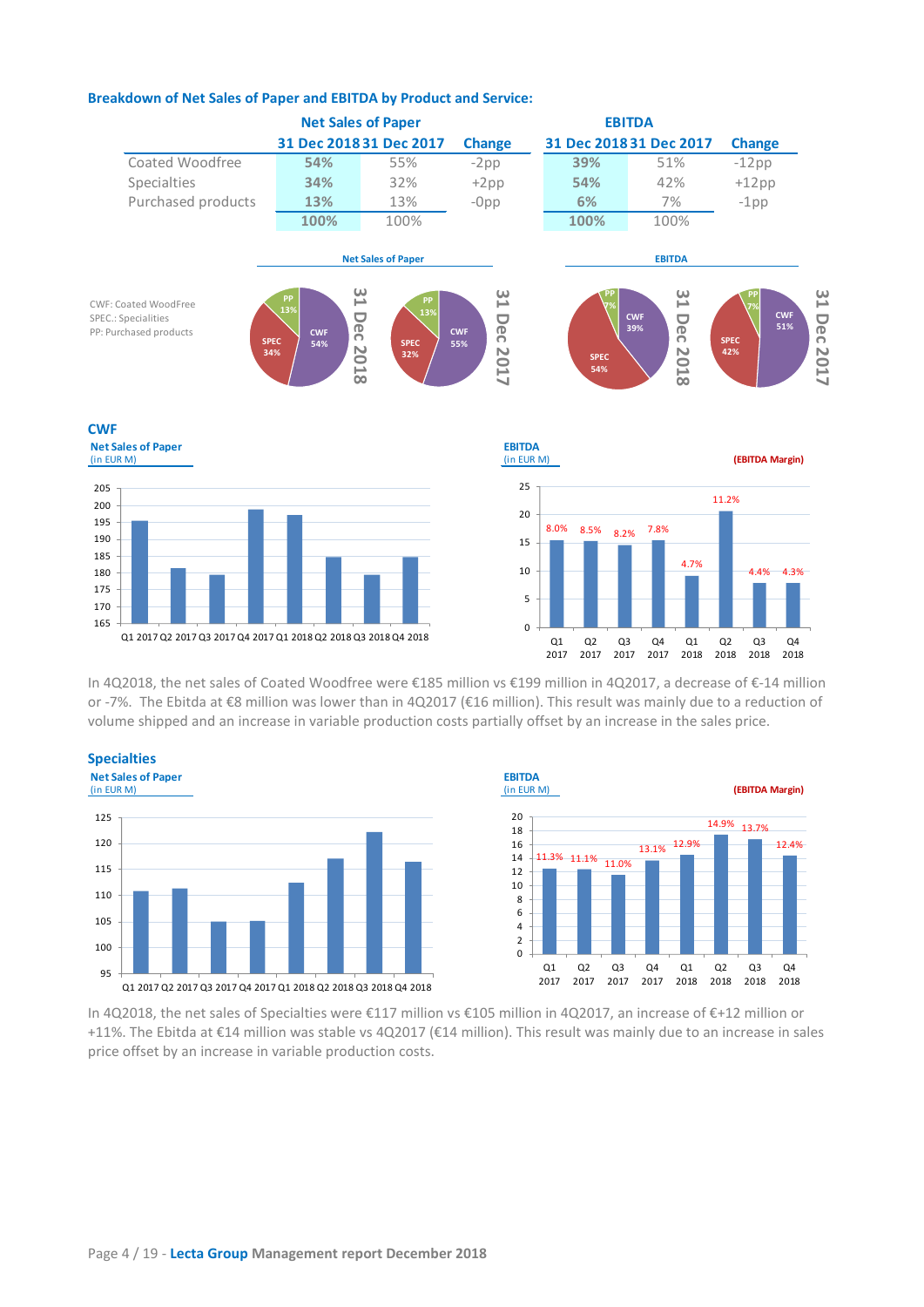

# **Purchased products**





In 4Q2018, the net sales of Purchased products were €45 million vs €49million in 4Q2017, a decrease of €-4 million or -7%. The Ebitda at €3 million was slightly lower than 4Q2017 (€3 million).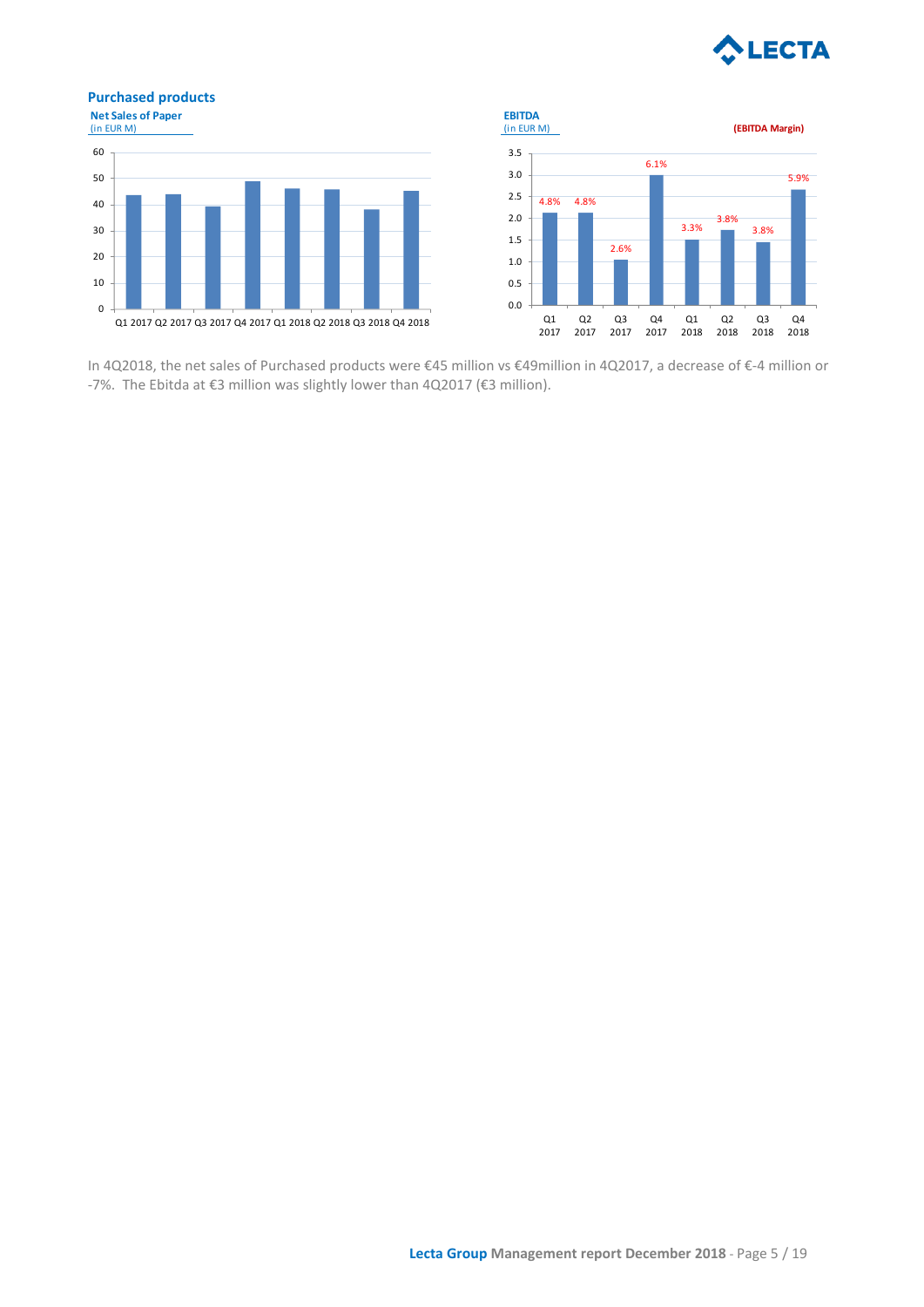## **Three Months Ended 31 December 2018 Compared to Three Months Ended 31 December 2017**

The following table sets forth Lecta's income statement line items in absolute numbers, as a percentage of revenue for the quarters ended 31 December 2018 and 31 December 2017 and in the percentage change quarter over quarter:

| (in millions of euro, except percentages)                    | 2018<br>(unaudited) | %      | 2017<br>(unaudited) | %      | <b>Change</b> | % change  |
|--------------------------------------------------------------|---------------------|--------|---------------------|--------|---------------|-----------|
| Volume sold (in thousands of metric tonnes)                  | 342.6               |        | 391.5               |        | $-48.9$       | $-12.5%$  |
| Revenue                                                      | 372.6               | 100.0  | 377.9               | 100.0  | $-5.3$        | $-1.4%$   |
| Change in inventories of finished goods and work in progress | 6.7                 | 1.8    | (10.9)              | (2.9)  | $+17.6$       | $-161.6%$ |
| Raw materials and consumables used                           | (202.0)             | (54.2) | (189.1)             | (50.0) | $-12.9$       | $+6.8%$   |
| Labor costs                                                  | (45.5)              | (12.2) | (48.4)              | (12.8) | $+2.9$        | $-6.0\%$  |
| Other operating costs except non-recurring items             | (106.8)             | (28.7) | (97.3)              | (25.7) | $-9.5$        | $+9.8%$   |
| <b>EBITDA</b>                                                | 25.0                | 6.7    | 32.2                | 8.5    | $-7.3$        | $-22.5%$  |
| Depreciation                                                 | (13.0)              | (3.5)  | (12.8)              | (3.4)  | $-0.2$        | $+1.7%$   |
| Amortization                                                 | (0.0)               | (0.0)  | (0.0)               | (0.0)  | $+0.0$        | $-15.8%$  |
| Non-recurring items                                          | (3.0)               | (0.8)  | 4.8                 | 1.3    | $-7.7$        | $-162.3%$ |
| <b>Profit from operations</b>                                | 9.0                 | 2.4    | 24.2                | 6.4    | $-15.2$       | $-63.0%$  |
| Net finance costs                                            | (15.5)              | (4.2)  | (15.5)              | (4.1)  | $+0.0$        | $-0.0\%$  |
| Profit (loss) before tax from continuing operations          | (6.5)               | (1.8)  | 8.7                 | 2.3    | $-15.2$       | $-175.3%$ |
| Income tax                                                   | 5.9                 | 1.6    | (6.4)               | (1.7)  | $+12.3$       | $-191.3%$ |
| Profit (loss) after tax from continuing operations           | (0.7)               | (0.2)  | 2.3                 | 0.6    | $-3.0$        | $-130.2%$ |
| Profit (loss) after tax from discontinued operations         | 0.0                 | 0.0    | 0.0                 | 0.0    | $+0.0$        |           |
| Profit (loss) after tax                                      | (0.7)               | (0.2)  | 2.3                 | 0.6    | $-3.0$        | $-130.2%$ |

#### **Three months ended 31 December**

#### **Revenue**

For the fourth quarter ended 31 December 2018 Lecta had revenue of €372.6 million versus €377.9 million in the fourth quarter ended 31 December 2017, a decrease of €-5.3 million or -1%. This decrease was attributable to:

- Lower sales of CWF, Specialties and Purchased Products of €-6.3 million or -2%, from €353.1 million in 4Q2017 to €346.7 million in 4Q2018, resulting from lower sales volumes of 48,900 metric tonnes or -12.5%, 342,600 metric tonnes in 4Q2018 vs 391,500 metric tonnes in 4Q2017, and an increase in average net sales price of +110€/t or +12%, 1,012€/t in 4Q2018 vs 902€/t in 4Q2017; and
- Higher sales of energy of €+1.0 million or +4%, from €24.9 million in 4Q2017 to €25.9 million in 4Q2018, resulting from higher sales volumes of +7,000 MWh or +2%, 292,000 MWh in 4Q2018 vs 285,000 MWh in 4Q2017, and an increase in average net sales price of +2€/MWh or +2%, 89€/MWh in 4Q2018 vs 87€/MWh in 4Q2017.

#### **Raw Materials and Consumables Used**

The costs of raw materials and consumables used increased by €13.0 million, or +7%, from €189.1 million in 4Q2017 to €202.0 million in 4Q2018, and as a percentage of revenue they increased from 50.0% in 4Q2017 to 54.2% in 4Q2018 . The absolute increase was mainly attributable to lower purchased volumes, but an increase in the average consumption price of pulp of +97€/t.

#### **Labor Costs**

Labor costs decreased by €2.9 million, or -6%, from €48.4 million in 4Q2017 to €45.5 million in 4Q2018, and as a percentage of revenue they decreased from 12.8% in 4Q2017 to 12.2% in 4Q2018. The headcount decreased by 67 heads, from 3,274 employees in 4Q2017 to 3,207 employees in 4Q2018.

#### **Other Operating Costs Except Non-recurring items**

Other operating costs except non-recurring items increased by €9.5 million, or +10%, from €97.3 million in 4Q2017 to €106.8 million in 4Q2018, and as a percentage of revenue they increased from 25.7% in 4Q2017 to 28.7% in 4Q2018. The absolute increase was essentially due to higher costs of energy, costs of packaging materials, maintenance and overhead costs, partly compensated by lower outsourcing, distribution, selling variable costs and production consumables.

#### **EBITDA**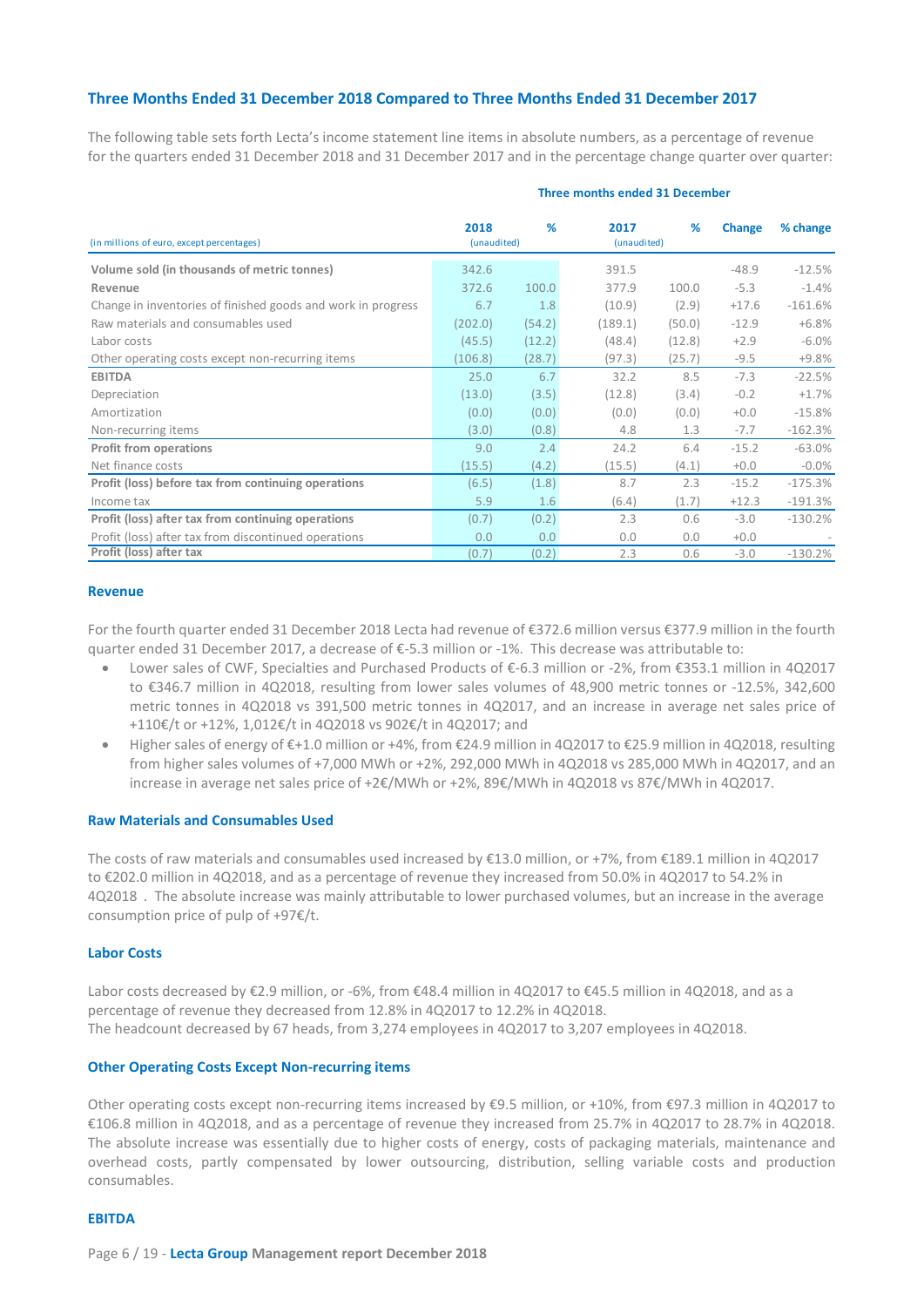

EBITDA decreased by €7.3 million, or -23%, from €32.2 million in 4Q2017 to €25.0 million in 4Q2018. This decrease was the result of lower sales of paper in volume, higher net energy costs, packaging materials, maintenance and overhead costs, partly offset by lower outsourcing, distribution, selling variable, labor cost and production consumables, in a context of higher unit gross margin.

## **Depreciation and Amortization**

Depreciation and amortization increased by €0.2 million, or +2%, from €12.8 million in 4Q2017 to €13.0 million in 4Q2018.

#### **Non-recurring items**

In 4Q2018, Lecta recorded a non-recurring expense of €-3.0 million, including €-3.8 million of organization efficiency program expense. In 4Q2017, Lecta recorded a non-recurring income of €+4.8 million, including €+4.1 million of organization efficiency program income thanks to the reversal of unused provisions.

#### **Finance Costs**

Finance costs were equal to previous year with €15.5 million in 4Q2018 and in 4Q2017.

#### **Income Tax**

Lecta recorded an income tax profit of €5.9 million in 4Q2018 and income tax charge of €6.4 million in 4Q2017.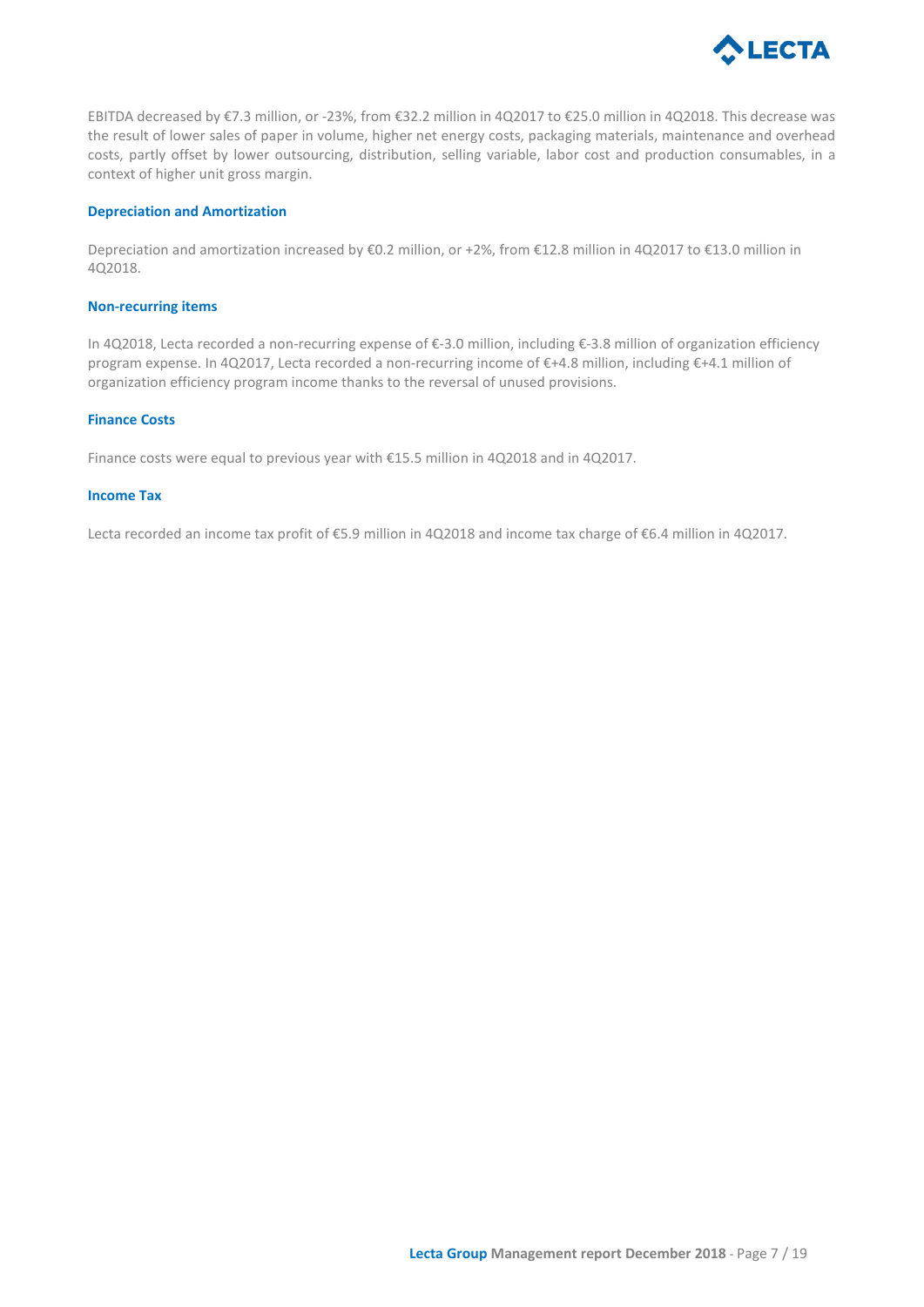## **Twelve Months Ended 31 December 2018 Compared to Twelve Months Ended 31 December 2017**

The following table sets forth Lecta's income statement line items in absolute numbers, as a percentage of revenue for the twelve Months ended 31 December 2018 and 31 December 2017 and as the percentage change period over period:

|                                                              | <b>Year Ended 31 December</b> |        |                   |        |          |           |  |  |  |
|--------------------------------------------------------------|-------------------------------|--------|-------------------|--------|----------|-----------|--|--|--|
| (in millions of euro, except percentages)                    | 2018<br>(audited)             | %      | 2017<br>(audited) | %      | Change   | % change  |  |  |  |
| Volume sold (in thousands of metric tonnes)                  | 1,426.9                       |        | 1,533.1           |        | $-106.2$ | $-6.9%$   |  |  |  |
| Revenue                                                      | 1,486.4                       | 100.0  | 1,458.6           | 100.0  | $+27.7$  | $+1.9%$   |  |  |  |
| Change in inventories of finished goods and work in progress | 29.7                          | 2.0    | 2.8               | 0.2    | $+26.9$  |           |  |  |  |
| Raw materials and consumables used                           | (793.4)                       | (53.4) | (749.8)           | (51.4) | $-43.7$  | $+5.8%$   |  |  |  |
| Labor costs                                                  | (189.8)                       | (12.8) | (192.3)           | (13.2) | $+2.5$   | $-1.3%$   |  |  |  |
| Other operating costs except non-recurring items             | (416.5)                       | (28.0) | (399.8)           | (27.4) | $-16.7$  | $+4.2%$   |  |  |  |
| <b>EBITDA</b>                                                | 116.3                         | 7.8    | 119.6             | 8.2    | $-3.3$   | $-2.8%$   |  |  |  |
| Depreciation                                                 | (51.7)                        | (3.5)  | (53.3)            | (3.7)  | $+1.6$   | $-3.0%$   |  |  |  |
| Amortization                                                 | 0.5                           | 0.0    | (0.2)             | (0.0)  | $+0.8$   |           |  |  |  |
| Non-recurring items                                          | (5.4)                         | (0.4)  | 0.5               | 0.0    | $-5.8$   |           |  |  |  |
| <b>Profit from operations</b>                                | 59.8                          | 4.0    | 66.6              | 4.6    | $-6.8$   | $-10.2%$  |  |  |  |
| Net finance costs                                            | (61.8)                        | (4.2)  | (61.9)            | (4.2)  | $+0.1$   | $-0.2%$   |  |  |  |
| Profit (loss) before tax from continuing operations          | (2.0)                         | (0.1)  | 4.7               | 0.3    | $-6.7$   | $-142.5%$ |  |  |  |
| Income tax                                                   | (0.4)                         | (0.0)  | (12.8)            | (0.9)  | $+12.3$  | $-96.6%$  |  |  |  |
| Profit (loss) after tax from continuing operations           | (2.4)                         | (0.2)  | (8.1)             | (0.6)  | $+5.6$   | $-69.9%$  |  |  |  |
| Profit (loss) after tax from discontinued operations         | 0.0                           | 0.0    | 0.0               | 0.0    | $+0.0$   |           |  |  |  |
| Profit (loss) after tax                                      | (2.4)                         | (0.2)  | (8.1)             | (0.6)  | $+5.6$   | $-69.9%$  |  |  |  |

#### **Revenue**

For the twelve months ended 31 December 2018, Lecta had revenue of €1,486.4 million versus €1,458.6 million in the twelve months ended 31 December 2017, an increase of €27.7 million or +2%. This increase was attributable to:

- Higher sales of CWF, Specialties and Purchased Products of €+26.1 million or +2%, from €1,364.3 million in twelve months ended 31 December 2017 to €1,390.4 million in twelve months ended 31 December 2018, resulting from lower sales volumes of -106,200 metric tonnes or -7%, 1,426,900 metric tonnes in twelve months ended 31 December 2018 vs 1,533,100 metric tonnes in twelve months ended 31 December 2017, more than offset by an increase in average net sales price of +84€/t or +10%, 974€/t in twelve months ended 31 December 2018 vs 890€/t in twelve months ended 31 December 2017; and
- Higher sales of energy of €+1.6 million or +2%, from €94.3 million in twelve months ended 31 December 2017 to €96.0 million in twelve months ended 31 December 2018, resulting from lower sales volumes of 44,000 MWh or -4%, 1,101,000 MWh in twelve months ended 31 December 2018 vs 1,145,000 MWh in twelve months ended 31 December 2017, more than offset by an increase in average net sales price of +5€/MWh or +6%, 87€/MWh in twelve months ended 31 December 2018 vs 82€/MWh in twelve months ended 31 December 2017.

#### **Raw Materials and Consumables Used**

The costs of raw materials and consumables used increased by €43.7 million or +6% from €749.8 million in twelve months ended 31 December 2017 to €793.4 million in twelve months ended 31 December 2018 and as a percentage of revenue they increased from 51.4% in twelve months ended 31 December 2017 to 53.4% in twelve months ended 31 December 2018. The absolute increase was mainly attributable to lower purchased volumes but an increase in the average consumption prices of pulp +104€/t.

#### **Labor Costs**

Labor costs decreased by €2.5 million, or -1%, from €192.3 million in twelve months ended 31 December 2017 to €189.8 million in twelve months ended 31 December 2018, and as a percentage of revenue they decreased from 13.2% in twelve months ended 31 December 2017 to 12.8% in twelve months ended 31 December 2018. This headcount decreased by 54 heads, from 3,293 employees in twelve months ended 31 December 2017 to 3,238 employees in twelve months ended 31 December 2018.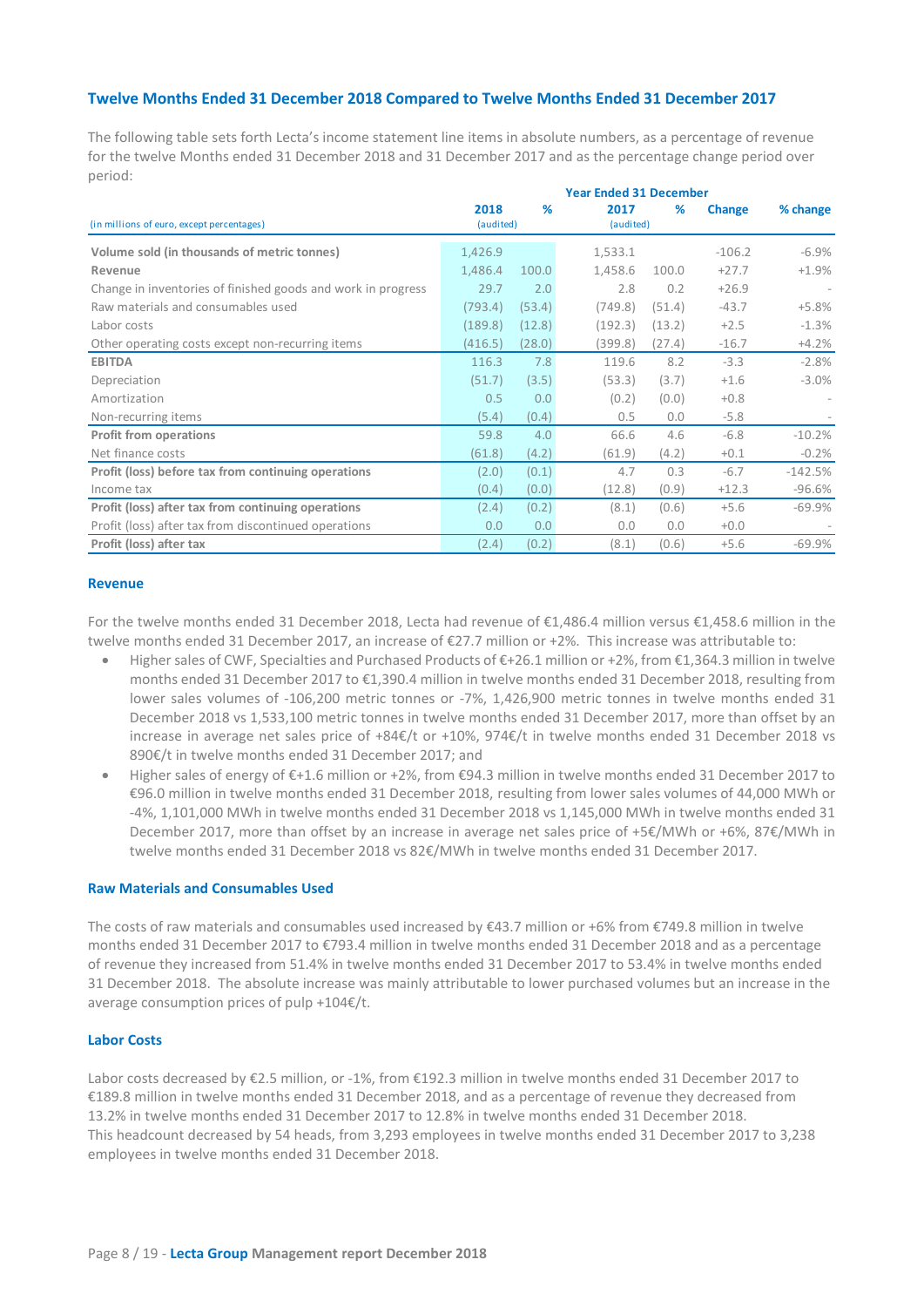

#### **Other Operating Costs Except Non-recurring items**

Other operating costs except non-recurring items increased by €16.7 million, or +4%, from €399.8 million in twelve months ended 31 December 2017 to €416.5 million in twelve months ended 31 December 2018 and, as a percentage of revenue, they increased from 27.4% in twelve months ended 31 December 2017 to 28.0% in twelve months ended 31 December 2018. The absolute increase was essentially due to higher costs of energy, maintenance and overheads costs, partly offset by a decrease in packaging materials, outsourcing, distribution, selling variable and production consumables costs.

## **EBITDA**

EBITDA decreased by €3.3 million, or -3%, from €119.6 million in twelve months ended 31 December 2017 to €116.3 million in twelve months ended 31 December 2018. This decrease was the result of lower sales of paper in volume, higher net energy costs, maintenance and overhead costs, partly offset by lower packaging materials, outsourcing, distribution, selling variable, labor cost and production consumables, in a context of higher unit gross margin.

#### **Depreciation and Amortization**

Depreciation and amortization decreased by €2.4 million, or -4%, from €53.5 million in twelve months ended 31 December 2017 to €51.2 million in twelve months ended 31 December 2018.

#### **Non-recurring items**

In twelve months ended 31 December 2018, Lecta recorded a non-recurring charge of €-5.4 million, including €-6.3 million of Organization efficiency program charge.

In twelve months ended 31 December 2017, Lecta recorded a non-recurring income of €+0.5 million, including €+5.1 million of capital gain on the disposal of a plot of land and a building of the mill in Sarrià de Ter, permanently closed in October 2014, €-6.0 million associated to the attempt of private placement to institutional investors (see the section Projects and plans), and €+2.0 million of Organization efficiency program income thanks to the reversal of unused provisions.

#### **Finance Costs**

Finance costs slightly decreased by €0.1 million or -0%, from €61.9 million in twelve months ended 31 December 2017 to €61.8 million in twelve months ended 31 December 2018.

#### **Income Tax**

In twelve months ended 31 December 2018, Lecta recorded an income tax charge of €0.4 million. There was an income tax charge of €12.8 million in twelve months ended 31 December 2017.

#### **Research & Development**

Research and development decreased from €4.9 million in twelve months ended 31 December 2017 to €4.1 million in twelve months ended 31 December 2018. These costs were expensed as incurred.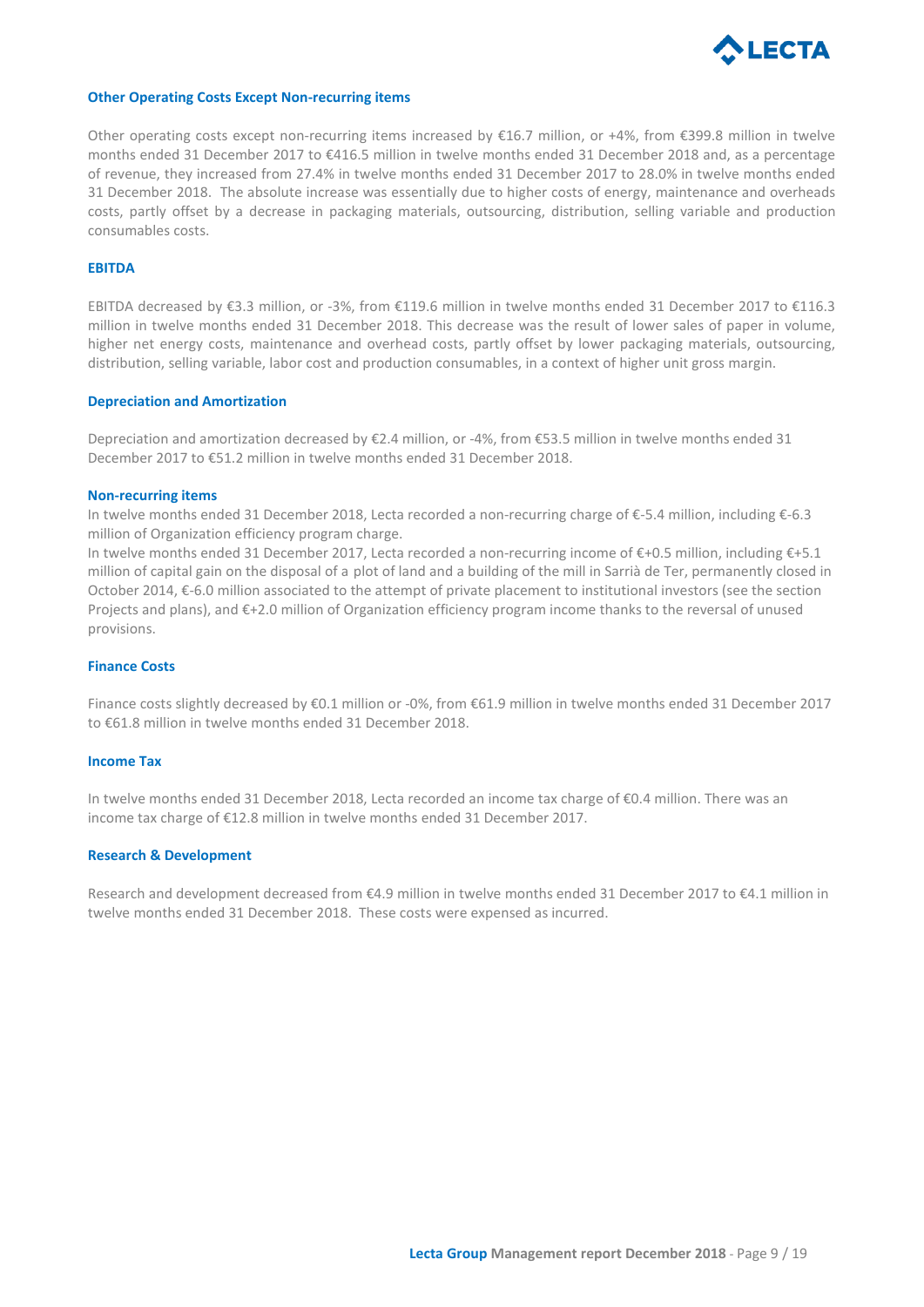## **LIQUIDITY AND CAPITAL RESOURCES**

## **Liquidity**

Lecta's primary sources of liquidity are cash from operating activities and the RCF credit line.

## **Notes**

On 27 July 2016, Lecta Group successfully completed its offering of €600 million new notes ("2016 notes"):

- €225 million of floating rate senior secured notes due 2022, bearing an interest rate of 3-month Euribor (with a floor at 0%) + 6.375%;

- €375 million of fixed rate senior secured notes due 2023, bearing an interest rate of 6.500%.

The 2016 notes are listed on the Official List of the Luxembourg Stock Exchange and traded on the Euro MTF market.

## **Credit Facilities**

Lecta has been making timely payments on the debt outstanding under its Credit Facilities. As part of the refinancing made on 27 July 2016, Lecta successfully completed the negotiation of a €65.0 million RCF due 2022. €10 million were used at 31 December 2018.

## **Cash**

At 31 December 2018, Lecta had €107.2 million of cash and cash equivalent.

## **Capital Resources**

Lecta's total capital resources amounted to €101.3 million in Total equity and €606.9 million in Non-current interestbearing borrowings as at 31 December 2018, compared to €110.0 million and €606.0 million, respectively, as at 31 December 2017. In addition, Current interest-bearing borrowings amounted to €31.6 million as at 31 December 2018, compared to €18.5 million as at 31 December 2017.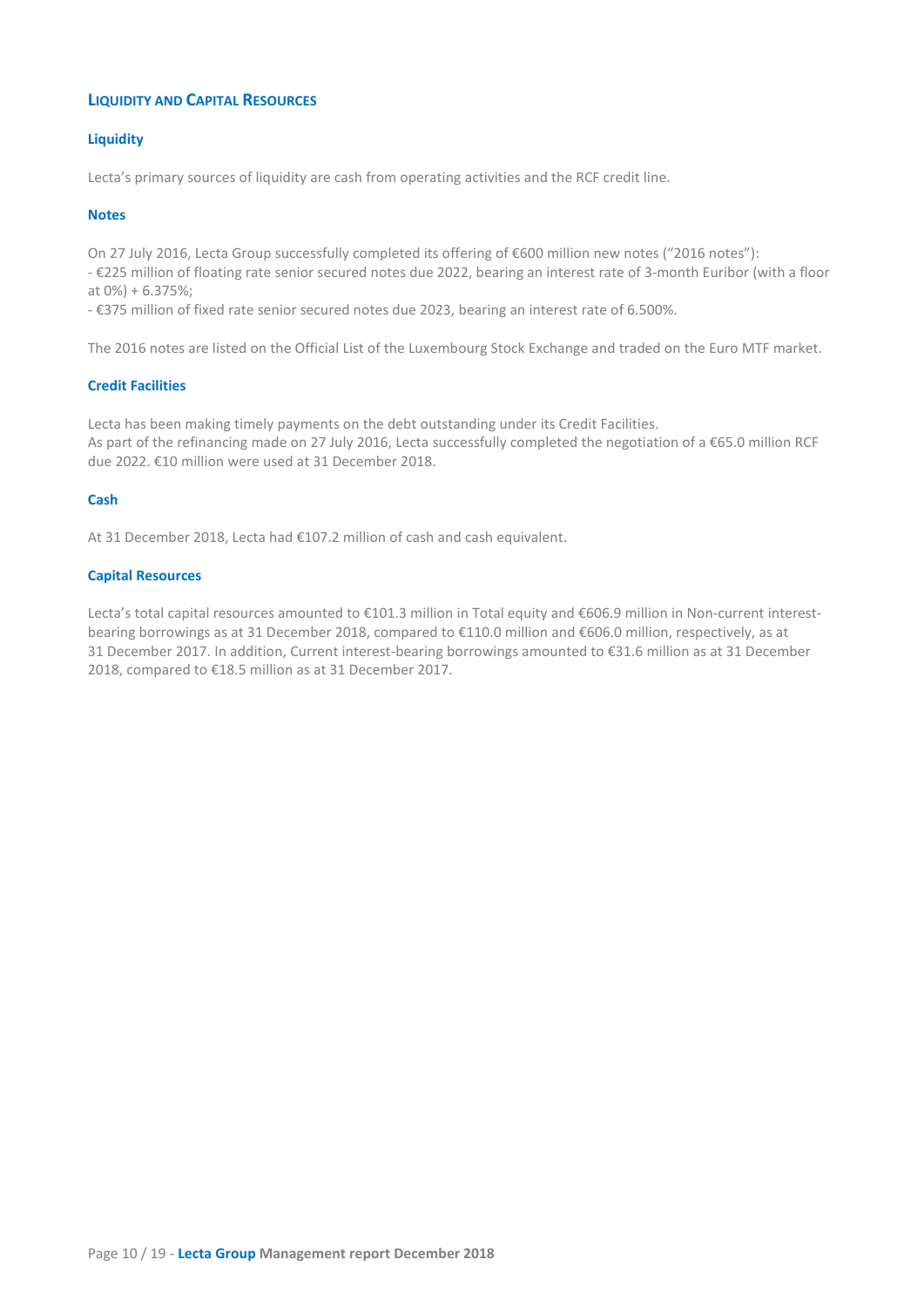

## **CASH FLOW**

## **Three Months ended 31 December 2018 Compared to Three Months ended 31 December 2017**

Lecta's cash flows for the three months ended 31 December 2018 and 31 December 2017 were as follows:

|                                                                            | Three months ended 31 December |             |               |  |  |  |
|----------------------------------------------------------------------------|--------------------------------|-------------|---------------|--|--|--|
|                                                                            | 2018                           | 2017        | <b>Change</b> |  |  |  |
| (in millions of euro)                                                      | (unaudited)                    | (unaudited) |               |  |  |  |
| Cash flows from (used in) operating activities                             |                                |             |               |  |  |  |
| EBITDA                                                                     | 25.0                           | 32.2        | $-7.3$        |  |  |  |
| Inventories                                                                | (0.5)                          | 12.8        | $-13.3$       |  |  |  |
| Trade receivables                                                          | 24.0                           | (4.9)       | $+28.9$       |  |  |  |
| Prepayments                                                                | 1.1                            | 2.4         | $-1.2$        |  |  |  |
| Trade payables                                                             | 34.0                           | 16.6        | $+17.4$       |  |  |  |
| Working capital                                                            | 58.7                           | 26.9        | $+31.8$       |  |  |  |
| Provisions                                                                 | 3.4                            | 1.3         | $+2.1$        |  |  |  |
| Greenhouse gas emission rights                                             | (2.1)                          | (2.5)       | $+0.4$        |  |  |  |
| Proceeds (payments) related to non-recurring items                         | (3.0)                          | (1.6)       | $-1.4$        |  |  |  |
| Income tax paid                                                            | (6.4)                          | (2.7)       | $-3.7$        |  |  |  |
|                                                                            | 75.5                           | 53.6        | $+21.9$       |  |  |  |
| Net cash flow (used in) / from operating activities                        |                                |             |               |  |  |  |
| Cash flows from (used in) investing activities                             |                                |             |               |  |  |  |
| Purchase of property, plant and equipment                                  | (11.0)                         | (12.8)      | $+1.8$        |  |  |  |
| Proceeds from disposal of property, plant and equipment                    | 0.0                            | 0.0         | $-0.0 -$      |  |  |  |
| Receipt of grants                                                          | (1.2)                          | (4.0)       | $+2.8$        |  |  |  |
| Purchase of subsidiary, net of cash acquired                               | (4.1)                          | (0.0)       | $-4.1$        |  |  |  |
| Purchase of other assets                                                   | 0.0                            | (0.2)       | $+0.2$        |  |  |  |
| Proceeds from disposal of other assets                                     | 0.1                            | (0.1)       | $+0.2$        |  |  |  |
| Net cash flow (used in) / from investing activities                        | (16.2)                         | (17.1)      | $+0.9$        |  |  |  |
| Cash flows from (used in) financing activities                             |                                |             |               |  |  |  |
| Dividends paid to non-controlling interest                                 | (2.1)                          | (0.8)       | $-1.3$        |  |  |  |
| Interest paid                                                              | (9.0)                          | (9.1)       | $+0.0$        |  |  |  |
| Issue costs of borrowings                                                  | (0.1)                          | (0.0)       | $-0.0$        |  |  |  |
| Proceeds from borrowings                                                   | 16.6                           | 16.2        | $+0.4$        |  |  |  |
| Repayment of borrowings                                                    | (20.2)                         | (19.9)      | $-0.3$        |  |  |  |
| Payments of finance lease liabilities                                      | (0.1)                          | (0.0)       | $-0.1$        |  |  |  |
| Net cash flow (used in) / from financing activities                        | (14.9)                         | (13.6)      | $-1.3$        |  |  |  |
|                                                                            |                                |             |               |  |  |  |
| Net increase (decrease) in Cash & Cash equivalents net of banks overdrafts | 44.5                           | 22.9        | $+21.6$       |  |  |  |
| Net foreign exchange difference                                            | (0.0)                          | (0.1)       | $+0.1$        |  |  |  |
| Cash & cash equivalents net of Bank overdrafts at 1 October                | 45.6                           | 103.6       | $-58.0$       |  |  |  |
| Cash & cash equivalents net of Bank overdrafts at period end               | 90.0                           | 126.4       | $-36.3$       |  |  |  |
| Of which cash and cash equivalents                                         | 107.2                          | 141.1       | $-33.8$       |  |  |  |
| Of which bank overdrafts                                                   | (17.2)                         | (14.7)      | $-2.5$        |  |  |  |

During the three months ended 31 December 2018, Lecta's cash and cash equivalents increased by €39.2 million or +57.6%, from €68.1 million at 1 October 2018 to €107.2 million at 31 December 2018. The principal uses of cash during the three months ended 31 December 2018 were for Payments related to CO<sub>2</sub> emission rights of  $\epsilon$ -2.1 million, Payments related to non-recurring items of €-3.0 million, Income tax paid of €-6.4 million, Purchase of property plant and equipment of €-11.0 million, Purchase of subsidiary of €-4.1 million, Dividends paid to non-controlling interests of €-2.1 million, Interest payments of €-9.0 million and Repayment of borrowings net of Proceeds from borrowings of €- 3.5 million.

During the three months ended 31 December 2018, the cash flows from operating activities were €+75.5 million, €+21.9 million more than reported during the three months ended 31 December 2017. The principal sources and uses of cash in operating activities were from:

- Ebitda of €+25.0 million;
- Decrease in Working capital of €+58.7 million due to increases in inventories (impact of €-0.5 million) and in trade payables (impact of €+34.0 million), reductions in trade receivables (impact of €+24.0 million) and in prepayments (impact of €+1.1 million);
- Provisions of €+3.4 million;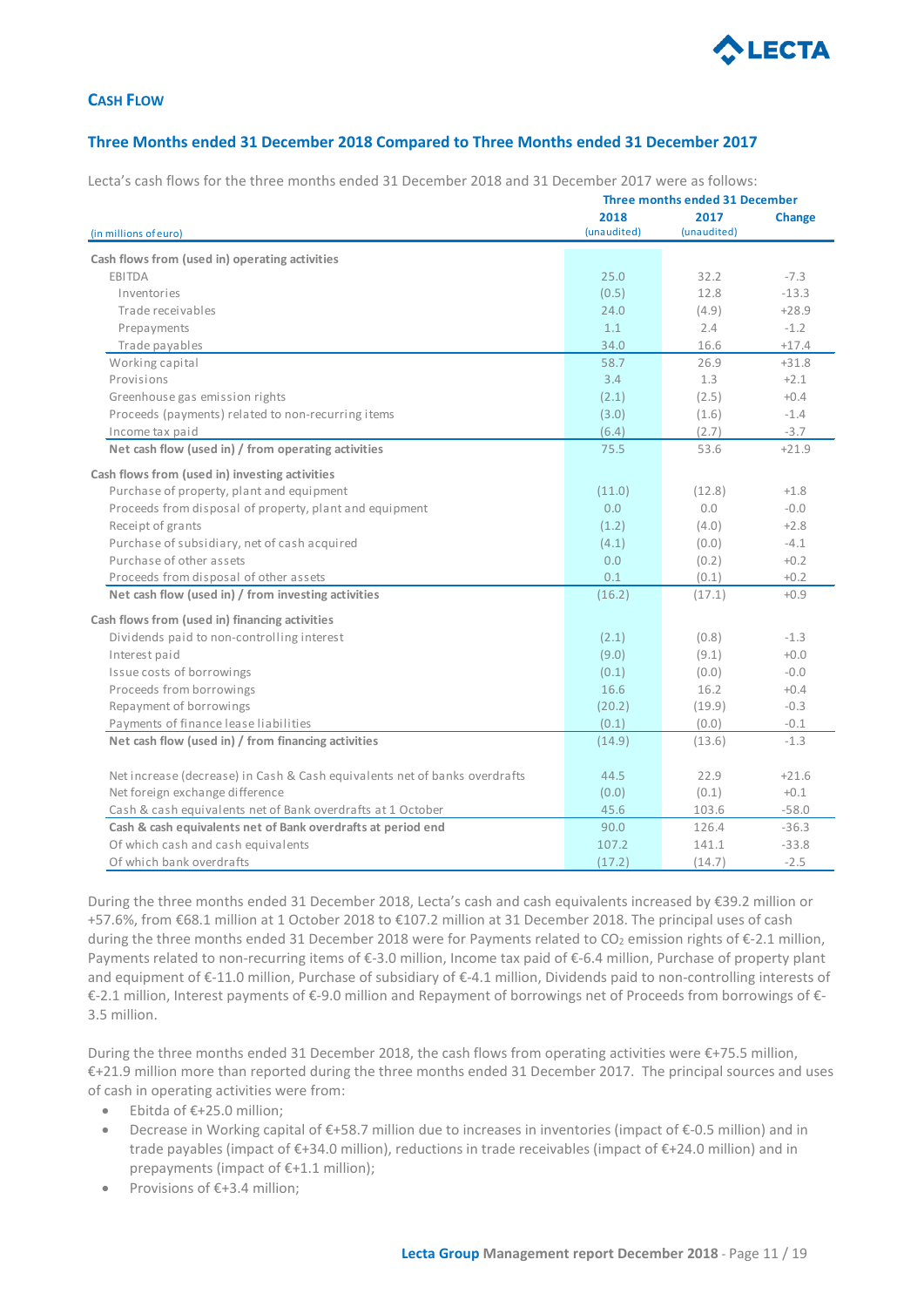- Greenhouse gas emission rights of  $\epsilon$ -2.1 million consisting in anticipated purchases of CO<sub>2</sub> emission rights, reported in "Other intangible assets";
- Payments related to non-recurring items of €-3.0 million, mainly in relation with the Organization efficiency program;
- Income tax payments of €-6.4 million, of which €-0.2 million in relation with CICE tax credits in order to neutralize the above Ebitda profit booked in "Labor costs", as the cash was not collected during the three months ended 31 December 2018.

During the three months ended 31 December 2018, the cash flows used in investing activities were €-16.2 million, €+0.9 million less than the cash flows used in investing activities during the three months ended 31 December 2017. The principal uses and sources of cash in investing activities were from:

- Purchase of property, plant and equipment of €-11.0 million;
- Receipt of grant of €-1.2 million, part of it in relation with the White and Green certificates in order to neutralize the profit booked in "Other operating costs except non-recurring items" above Ebitda, as the cash was not collected as at 31 December 2018;
- Purchase of subsidiary of €-4,1 million in relation with the acquisition of 49% non-controlling interests in Cogeneración Sant Joan (see the section "Main changes in the consolidation perimeter").

During the three months ended 31 December 2018, the cash flows used in financing activities were €-14.9 million, €-1.3 million more than the cash flows used in financing activities during the three months ended 31 December 2017. The principal uses of cash in financing were for:

- Dividends paid to non-controlling interest of  $\epsilon$ -2.1 million;
- Interest paid of €-9.0 million;
- Repayment of borrowings net of Proceeds from borrowings of €-3.5 million;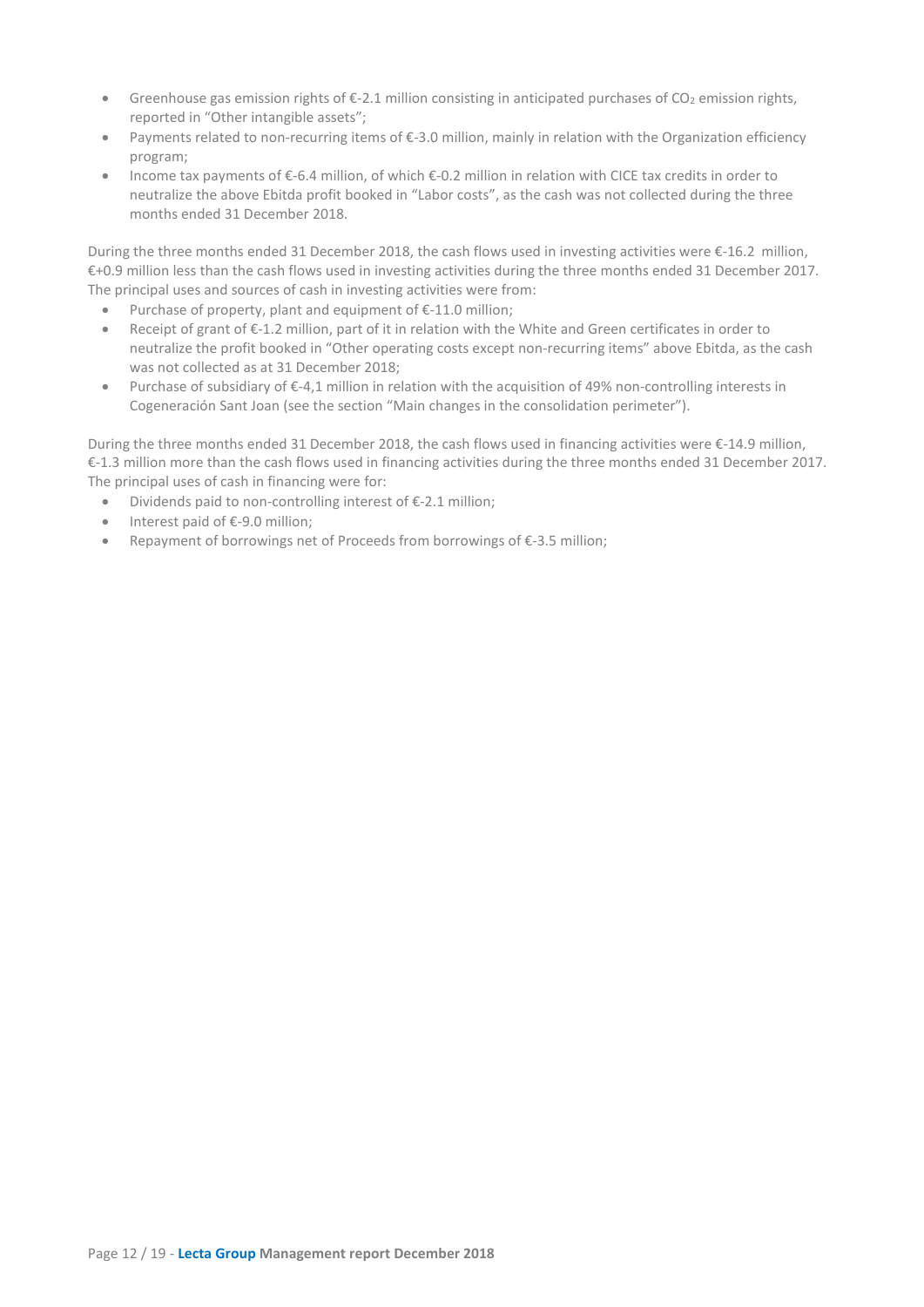

## **Twelve Months ended 31 December 2018 Compared to Twelve Months ended 31 December 2017**

Lecta's cash flows for the Twelve Months ended 31 December 2018 and 31 December 2017 were as follows:

| 2018<br>2017<br><b>Change</b><br>(audited)<br>(audited)<br>Cash flows from (used in) operating activities<br><b>FBITDA</b><br>116.3<br>119.6<br>$-3.3$<br>$-30.4$<br>Inventories<br>(36.1)<br>(5.8)<br>Trade receivables<br>10.4<br>(5.0)<br>$+15.4$<br>(0.3)<br>0.9<br>$-1.2$<br>Prepayments<br>25.9<br>$-9.4$<br>Trade payables<br>16.5<br>$-25.6$<br>Working capital<br>(9.5)<br>16.1<br>Provisions<br>4.7<br>2.2<br>$+2.5$<br>Greenhouse gas emission rights<br>(5.7)<br>$-2.4$<br>(3.3)<br>Proceeds (payments) related to non-recurring items<br>$+2.4$<br>(6.2)<br>(8.5)<br>Income tax paid<br>(10.2)<br>(6.0)<br>$-4.2$<br>Net cash flow (used in) / from operating activities<br>89.5<br>120.1<br>$-30.7$<br>Purchase of property, plant and equipment<br>(75.0)<br>(38.7)<br>$-36.3$<br>$-5.7$<br>Proceeds from disposal of property, plant and equipment<br>0.2<br>5.9<br>Receipt of grants<br>2.9<br>$+7.4$<br>(4.4)<br>Purchase of subsidiary, net of cash acquired<br>(4.1)<br>0.1<br>$-4.1$<br>Purchase of other assets<br>(0.0)<br>(0.2)<br>$+0.2$<br>0.3<br>0.0<br>$+0.3$<br>Proceeds from disposal of other assets<br>Net cash flow (used in) / from investing activities<br>(75.7)<br>$-38.4$<br>(37.3)<br>Dividends paid to non-controlling interest<br>(2.3)<br>(0.8)<br>$-1.5$<br>Interest paid<br>(60.0)<br>(59.7)<br>$-0.3$<br>Issue costs of borrowings<br>(0.1)<br>(1.1)<br>$+1.0$<br>Proceeds from borrowings<br>83.4<br>34.7<br>$+48.7$<br>Repayment of borrowings<br>(70.7)<br>(43.7)<br>$-27.0$<br>Payments of finance lease liabilities<br>(0.6)<br>(0.5)<br>$-0.1$<br>Net cash flow (used in) / from financing activities<br>(50.3)<br>(71.1)<br>$+20.8$<br>Net increase (decrease) in Cash & Cash equivalents net of banks overdrafts<br>$-48.2$<br>(36.5)<br>11.7<br>Net foreign exchange difference<br>0.2<br>$+0.3$<br>(0.2)<br>Cash & cash equivalents net of Bank overdrafts at 1 January<br>126.4<br>132.5<br>$-6.1$<br>Cash & cash equivalents net of Bank overdrafts at period end<br>90.0<br>126.4<br>$-36.3$<br>Of which cash and cash equivalents<br>107.2<br>141.1<br>$-33.8$<br>Of which bank overdrafts<br>(17.2)<br>$-2.5$<br>(14.7) |                                                | <b>Year ended 31 December</b> |  |  |  |  |  |
|-------------------------------------------------------------------------------------------------------------------------------------------------------------------------------------------------------------------------------------------------------------------------------------------------------------------------------------------------------------------------------------------------------------------------------------------------------------------------------------------------------------------------------------------------------------------------------------------------------------------------------------------------------------------------------------------------------------------------------------------------------------------------------------------------------------------------------------------------------------------------------------------------------------------------------------------------------------------------------------------------------------------------------------------------------------------------------------------------------------------------------------------------------------------------------------------------------------------------------------------------------------------------------------------------------------------------------------------------------------------------------------------------------------------------------------------------------------------------------------------------------------------------------------------------------------------------------------------------------------------------------------------------------------------------------------------------------------------------------------------------------------------------------------------------------------------------------------------------------------------------------------------------------------------------------------------------------------------------------------------------------------------------------------------------------------------------------------------------------------------------------------------------------------------------------------|------------------------------------------------|-------------------------------|--|--|--|--|--|
|                                                                                                                                                                                                                                                                                                                                                                                                                                                                                                                                                                                                                                                                                                                                                                                                                                                                                                                                                                                                                                                                                                                                                                                                                                                                                                                                                                                                                                                                                                                                                                                                                                                                                                                                                                                                                                                                                                                                                                                                                                                                                                                                                                                     | (in millions of euro)                          |                               |  |  |  |  |  |
|                                                                                                                                                                                                                                                                                                                                                                                                                                                                                                                                                                                                                                                                                                                                                                                                                                                                                                                                                                                                                                                                                                                                                                                                                                                                                                                                                                                                                                                                                                                                                                                                                                                                                                                                                                                                                                                                                                                                                                                                                                                                                                                                                                                     |                                                |                               |  |  |  |  |  |
|                                                                                                                                                                                                                                                                                                                                                                                                                                                                                                                                                                                                                                                                                                                                                                                                                                                                                                                                                                                                                                                                                                                                                                                                                                                                                                                                                                                                                                                                                                                                                                                                                                                                                                                                                                                                                                                                                                                                                                                                                                                                                                                                                                                     |                                                |                               |  |  |  |  |  |
|                                                                                                                                                                                                                                                                                                                                                                                                                                                                                                                                                                                                                                                                                                                                                                                                                                                                                                                                                                                                                                                                                                                                                                                                                                                                                                                                                                                                                                                                                                                                                                                                                                                                                                                                                                                                                                                                                                                                                                                                                                                                                                                                                                                     |                                                |                               |  |  |  |  |  |
|                                                                                                                                                                                                                                                                                                                                                                                                                                                                                                                                                                                                                                                                                                                                                                                                                                                                                                                                                                                                                                                                                                                                                                                                                                                                                                                                                                                                                                                                                                                                                                                                                                                                                                                                                                                                                                                                                                                                                                                                                                                                                                                                                                                     |                                                |                               |  |  |  |  |  |
|                                                                                                                                                                                                                                                                                                                                                                                                                                                                                                                                                                                                                                                                                                                                                                                                                                                                                                                                                                                                                                                                                                                                                                                                                                                                                                                                                                                                                                                                                                                                                                                                                                                                                                                                                                                                                                                                                                                                                                                                                                                                                                                                                                                     |                                                |                               |  |  |  |  |  |
|                                                                                                                                                                                                                                                                                                                                                                                                                                                                                                                                                                                                                                                                                                                                                                                                                                                                                                                                                                                                                                                                                                                                                                                                                                                                                                                                                                                                                                                                                                                                                                                                                                                                                                                                                                                                                                                                                                                                                                                                                                                                                                                                                                                     |                                                |                               |  |  |  |  |  |
|                                                                                                                                                                                                                                                                                                                                                                                                                                                                                                                                                                                                                                                                                                                                                                                                                                                                                                                                                                                                                                                                                                                                                                                                                                                                                                                                                                                                                                                                                                                                                                                                                                                                                                                                                                                                                                                                                                                                                                                                                                                                                                                                                                                     |                                                |                               |  |  |  |  |  |
|                                                                                                                                                                                                                                                                                                                                                                                                                                                                                                                                                                                                                                                                                                                                                                                                                                                                                                                                                                                                                                                                                                                                                                                                                                                                                                                                                                                                                                                                                                                                                                                                                                                                                                                                                                                                                                                                                                                                                                                                                                                                                                                                                                                     |                                                |                               |  |  |  |  |  |
|                                                                                                                                                                                                                                                                                                                                                                                                                                                                                                                                                                                                                                                                                                                                                                                                                                                                                                                                                                                                                                                                                                                                                                                                                                                                                                                                                                                                                                                                                                                                                                                                                                                                                                                                                                                                                                                                                                                                                                                                                                                                                                                                                                                     |                                                |                               |  |  |  |  |  |
|                                                                                                                                                                                                                                                                                                                                                                                                                                                                                                                                                                                                                                                                                                                                                                                                                                                                                                                                                                                                                                                                                                                                                                                                                                                                                                                                                                                                                                                                                                                                                                                                                                                                                                                                                                                                                                                                                                                                                                                                                                                                                                                                                                                     |                                                |                               |  |  |  |  |  |
|                                                                                                                                                                                                                                                                                                                                                                                                                                                                                                                                                                                                                                                                                                                                                                                                                                                                                                                                                                                                                                                                                                                                                                                                                                                                                                                                                                                                                                                                                                                                                                                                                                                                                                                                                                                                                                                                                                                                                                                                                                                                                                                                                                                     |                                                |                               |  |  |  |  |  |
|                                                                                                                                                                                                                                                                                                                                                                                                                                                                                                                                                                                                                                                                                                                                                                                                                                                                                                                                                                                                                                                                                                                                                                                                                                                                                                                                                                                                                                                                                                                                                                                                                                                                                                                                                                                                                                                                                                                                                                                                                                                                                                                                                                                     |                                                |                               |  |  |  |  |  |
|                                                                                                                                                                                                                                                                                                                                                                                                                                                                                                                                                                                                                                                                                                                                                                                                                                                                                                                                                                                                                                                                                                                                                                                                                                                                                                                                                                                                                                                                                                                                                                                                                                                                                                                                                                                                                                                                                                                                                                                                                                                                                                                                                                                     | Cash flows from (used in) investing activities |                               |  |  |  |  |  |
|                                                                                                                                                                                                                                                                                                                                                                                                                                                                                                                                                                                                                                                                                                                                                                                                                                                                                                                                                                                                                                                                                                                                                                                                                                                                                                                                                                                                                                                                                                                                                                                                                                                                                                                                                                                                                                                                                                                                                                                                                                                                                                                                                                                     |                                                |                               |  |  |  |  |  |
|                                                                                                                                                                                                                                                                                                                                                                                                                                                                                                                                                                                                                                                                                                                                                                                                                                                                                                                                                                                                                                                                                                                                                                                                                                                                                                                                                                                                                                                                                                                                                                                                                                                                                                                                                                                                                                                                                                                                                                                                                                                                                                                                                                                     |                                                |                               |  |  |  |  |  |
|                                                                                                                                                                                                                                                                                                                                                                                                                                                                                                                                                                                                                                                                                                                                                                                                                                                                                                                                                                                                                                                                                                                                                                                                                                                                                                                                                                                                                                                                                                                                                                                                                                                                                                                                                                                                                                                                                                                                                                                                                                                                                                                                                                                     |                                                |                               |  |  |  |  |  |
|                                                                                                                                                                                                                                                                                                                                                                                                                                                                                                                                                                                                                                                                                                                                                                                                                                                                                                                                                                                                                                                                                                                                                                                                                                                                                                                                                                                                                                                                                                                                                                                                                                                                                                                                                                                                                                                                                                                                                                                                                                                                                                                                                                                     |                                                |                               |  |  |  |  |  |
|                                                                                                                                                                                                                                                                                                                                                                                                                                                                                                                                                                                                                                                                                                                                                                                                                                                                                                                                                                                                                                                                                                                                                                                                                                                                                                                                                                                                                                                                                                                                                                                                                                                                                                                                                                                                                                                                                                                                                                                                                                                                                                                                                                                     |                                                |                               |  |  |  |  |  |
|                                                                                                                                                                                                                                                                                                                                                                                                                                                                                                                                                                                                                                                                                                                                                                                                                                                                                                                                                                                                                                                                                                                                                                                                                                                                                                                                                                                                                                                                                                                                                                                                                                                                                                                                                                                                                                                                                                                                                                                                                                                                                                                                                                                     |                                                |                               |  |  |  |  |  |
|                                                                                                                                                                                                                                                                                                                                                                                                                                                                                                                                                                                                                                                                                                                                                                                                                                                                                                                                                                                                                                                                                                                                                                                                                                                                                                                                                                                                                                                                                                                                                                                                                                                                                                                                                                                                                                                                                                                                                                                                                                                                                                                                                                                     |                                                |                               |  |  |  |  |  |
|                                                                                                                                                                                                                                                                                                                                                                                                                                                                                                                                                                                                                                                                                                                                                                                                                                                                                                                                                                                                                                                                                                                                                                                                                                                                                                                                                                                                                                                                                                                                                                                                                                                                                                                                                                                                                                                                                                                                                                                                                                                                                                                                                                                     | Cash flows from (used in) financing activities |                               |  |  |  |  |  |
|                                                                                                                                                                                                                                                                                                                                                                                                                                                                                                                                                                                                                                                                                                                                                                                                                                                                                                                                                                                                                                                                                                                                                                                                                                                                                                                                                                                                                                                                                                                                                                                                                                                                                                                                                                                                                                                                                                                                                                                                                                                                                                                                                                                     |                                                |                               |  |  |  |  |  |
|                                                                                                                                                                                                                                                                                                                                                                                                                                                                                                                                                                                                                                                                                                                                                                                                                                                                                                                                                                                                                                                                                                                                                                                                                                                                                                                                                                                                                                                                                                                                                                                                                                                                                                                                                                                                                                                                                                                                                                                                                                                                                                                                                                                     |                                                |                               |  |  |  |  |  |
|                                                                                                                                                                                                                                                                                                                                                                                                                                                                                                                                                                                                                                                                                                                                                                                                                                                                                                                                                                                                                                                                                                                                                                                                                                                                                                                                                                                                                                                                                                                                                                                                                                                                                                                                                                                                                                                                                                                                                                                                                                                                                                                                                                                     |                                                |                               |  |  |  |  |  |
|                                                                                                                                                                                                                                                                                                                                                                                                                                                                                                                                                                                                                                                                                                                                                                                                                                                                                                                                                                                                                                                                                                                                                                                                                                                                                                                                                                                                                                                                                                                                                                                                                                                                                                                                                                                                                                                                                                                                                                                                                                                                                                                                                                                     |                                                |                               |  |  |  |  |  |
|                                                                                                                                                                                                                                                                                                                                                                                                                                                                                                                                                                                                                                                                                                                                                                                                                                                                                                                                                                                                                                                                                                                                                                                                                                                                                                                                                                                                                                                                                                                                                                                                                                                                                                                                                                                                                                                                                                                                                                                                                                                                                                                                                                                     |                                                |                               |  |  |  |  |  |
|                                                                                                                                                                                                                                                                                                                                                                                                                                                                                                                                                                                                                                                                                                                                                                                                                                                                                                                                                                                                                                                                                                                                                                                                                                                                                                                                                                                                                                                                                                                                                                                                                                                                                                                                                                                                                                                                                                                                                                                                                                                                                                                                                                                     |                                                |                               |  |  |  |  |  |
|                                                                                                                                                                                                                                                                                                                                                                                                                                                                                                                                                                                                                                                                                                                                                                                                                                                                                                                                                                                                                                                                                                                                                                                                                                                                                                                                                                                                                                                                                                                                                                                                                                                                                                                                                                                                                                                                                                                                                                                                                                                                                                                                                                                     |                                                |                               |  |  |  |  |  |
|                                                                                                                                                                                                                                                                                                                                                                                                                                                                                                                                                                                                                                                                                                                                                                                                                                                                                                                                                                                                                                                                                                                                                                                                                                                                                                                                                                                                                                                                                                                                                                                                                                                                                                                                                                                                                                                                                                                                                                                                                                                                                                                                                                                     |                                                |                               |  |  |  |  |  |
|                                                                                                                                                                                                                                                                                                                                                                                                                                                                                                                                                                                                                                                                                                                                                                                                                                                                                                                                                                                                                                                                                                                                                                                                                                                                                                                                                                                                                                                                                                                                                                                                                                                                                                                                                                                                                                                                                                                                                                                                                                                                                                                                                                                     |                                                |                               |  |  |  |  |  |
|                                                                                                                                                                                                                                                                                                                                                                                                                                                                                                                                                                                                                                                                                                                                                                                                                                                                                                                                                                                                                                                                                                                                                                                                                                                                                                                                                                                                                                                                                                                                                                                                                                                                                                                                                                                                                                                                                                                                                                                                                                                                                                                                                                                     |                                                |                               |  |  |  |  |  |
|                                                                                                                                                                                                                                                                                                                                                                                                                                                                                                                                                                                                                                                                                                                                                                                                                                                                                                                                                                                                                                                                                                                                                                                                                                                                                                                                                                                                                                                                                                                                                                                                                                                                                                                                                                                                                                                                                                                                                                                                                                                                                                                                                                                     |                                                |                               |  |  |  |  |  |
|                                                                                                                                                                                                                                                                                                                                                                                                                                                                                                                                                                                                                                                                                                                                                                                                                                                                                                                                                                                                                                                                                                                                                                                                                                                                                                                                                                                                                                                                                                                                                                                                                                                                                                                                                                                                                                                                                                                                                                                                                                                                                                                                                                                     |                                                |                               |  |  |  |  |  |
|                                                                                                                                                                                                                                                                                                                                                                                                                                                                                                                                                                                                                                                                                                                                                                                                                                                                                                                                                                                                                                                                                                                                                                                                                                                                                                                                                                                                                                                                                                                                                                                                                                                                                                                                                                                                                                                                                                                                                                                                                                                                                                                                                                                     |                                                |                               |  |  |  |  |  |

During the twelve months ended 31 December 2018, Lecta's cash and cash equivalents decreased by €33.8 million or -24%, from €141.1 million at 1 January 2018 to €107.2 million at 31 December 2018. The principal uses of cash during the twelve Months ended 31 December 2018 were for Working Capital of €-9.5 million, Payments related to CO2 emission rights of €-5.7 million, Payments related to non-recurring items of €-6.2 million, Income tax paid of €-10.2 million, Purchase of property plant and equipment of €-75.0 million, Purchase of subsidiary, net of cash acquired of €-4.1 million, Dividends paid to non-controlling interests of €-2.3 million and Interest payments of €-60.0 million.

During the twelve months ended 31 December 2018, the cash flows from operating activities were €+89.5 million, €-30.7 million less than reported during the twelve months ended 31 December 2017. The principal sources and uses of cash in operating activities were from:

- Ebitda of €+116.3 million;
- Increase in Working capital of €-9.5 million due to increases in inventories (impact of €-36.1 million), in prepayments (impact of €-0.3 million) and in trade payables (impact of €+16.5 million), and reduction in trade receivables (impact of €+10.4 million);
- Greenhouse gas emission rights of  $\epsilon$ -5.7 million;
- Payments related to non-recurring items of €-6.2 million mainly in relation with the Organization efficiency program;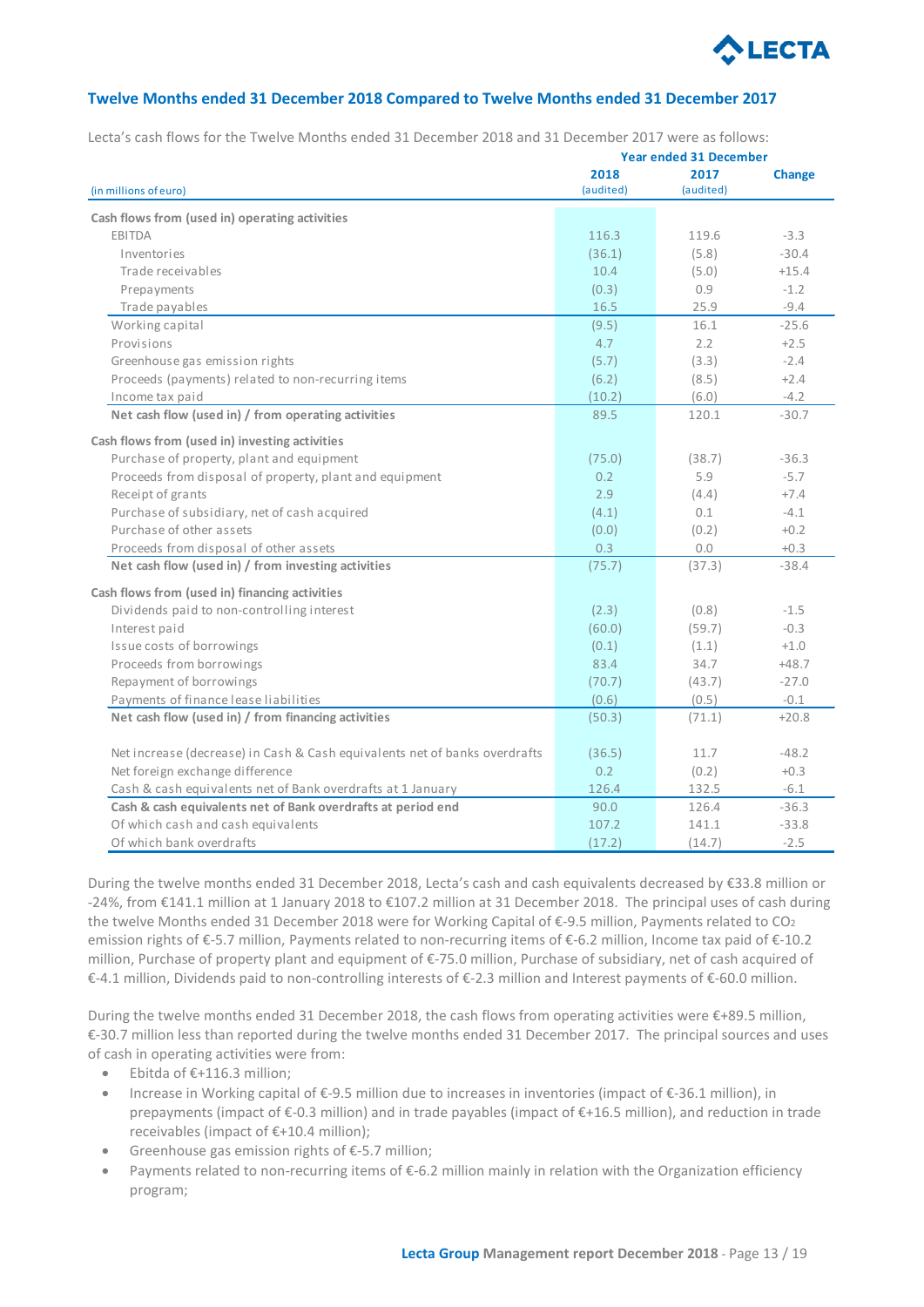• Income tax payments of €-10.2 million, of which €-0.9 million in relation with CICE tax credits in order to neutralize the above Ebitda profit booked in "Labor costs", as the cash was not collected during the twelve months ended 31 December 2018.

During the twelve months ended 31 December 2018, the cash flows used in investing activities were €-75.7 million, €-38.4 million more than the cash flows used in investing activities during the twelve months ended 31 December 2017. The principal uses and sources of cash in investing activities were from:

- Purchase of property, plant and equipment of €-75.0 million;
- Receipt of grants of €+2.9 million in relation with the White certificates;
- Purchase of subsidiary, net of cash acquired of €-4.1million in relation with the acquisition of 49% noncontrolling interests in Cogeneración Sant Joan (see the section "Main changes in the consolidation perimeter").

During the twelve months ended 31 December 2018, the cash flows used in financing activities were €-50.3 million, €+20.8 million less than the cash flows used in financing activities during the twelve months ended 31 December 2017. The principal uses of cash in financing were for:

- Dividends paid to non-controlling interest of €-2.3 million
- Interest paid of €-60.0 million;
- Proceeds from borrowings net of Repayment of borrowings of €+12.7 million;

## **PROJECTS AND PLANS**

The Management has Board authorization to explore projects aimed at (i) the simplification of the Group structure from a corporate and tax standpoint, (ii) the optimization of the operating organization, (iii) the strengthening of its specialty papers and distribution operations, and (iv) the identification of exit and refinancing opportunities.

On 26 May 2017, Lecta announced its intention to offer newly issued ordinary shares in a private placement to institutional investors. Certain of Lecta's shareholders also intended to sell part or all of their shares. The shares were expected to be admitted to trading on the Madrid, Barcelona, Bilbao and Valencia stock exchanges. On 21 June 2017, Lecta Board decided not to pursue a listing at this point despite the positive response shown by some potential investors, and to continue assessing all options to optimize value for all stakeholders.

#### **Capital Expenditures and Investments**

In the three months ended 31 December 2018, capital expenditures were €11.0 million, i.e. €3.5 million for major paper machine rebuilds, €8.4 million for cost reduction and productivity improvement, €3.1 million for maintenance, €1.0 million for information technology, €1.6 million for environment and safety, and an increase of €6.7 million in capital payables.

In the twelve months ended 31 December 2018, capital expenditures were €75.3 million, i.e. €9.5 million for major paper machine rebuilds, €20.5 million for cost reduction and productivity improvement, €9.1 million for maintenance, €10.1 million for information technology, €9.6 million for environment and safety, and a decrease of €16.5 million in capital payables.

## **Organization Efficiency Program**

Refer to the above section **Cost-Savings Measures and Efficiency of Operations** in page 2.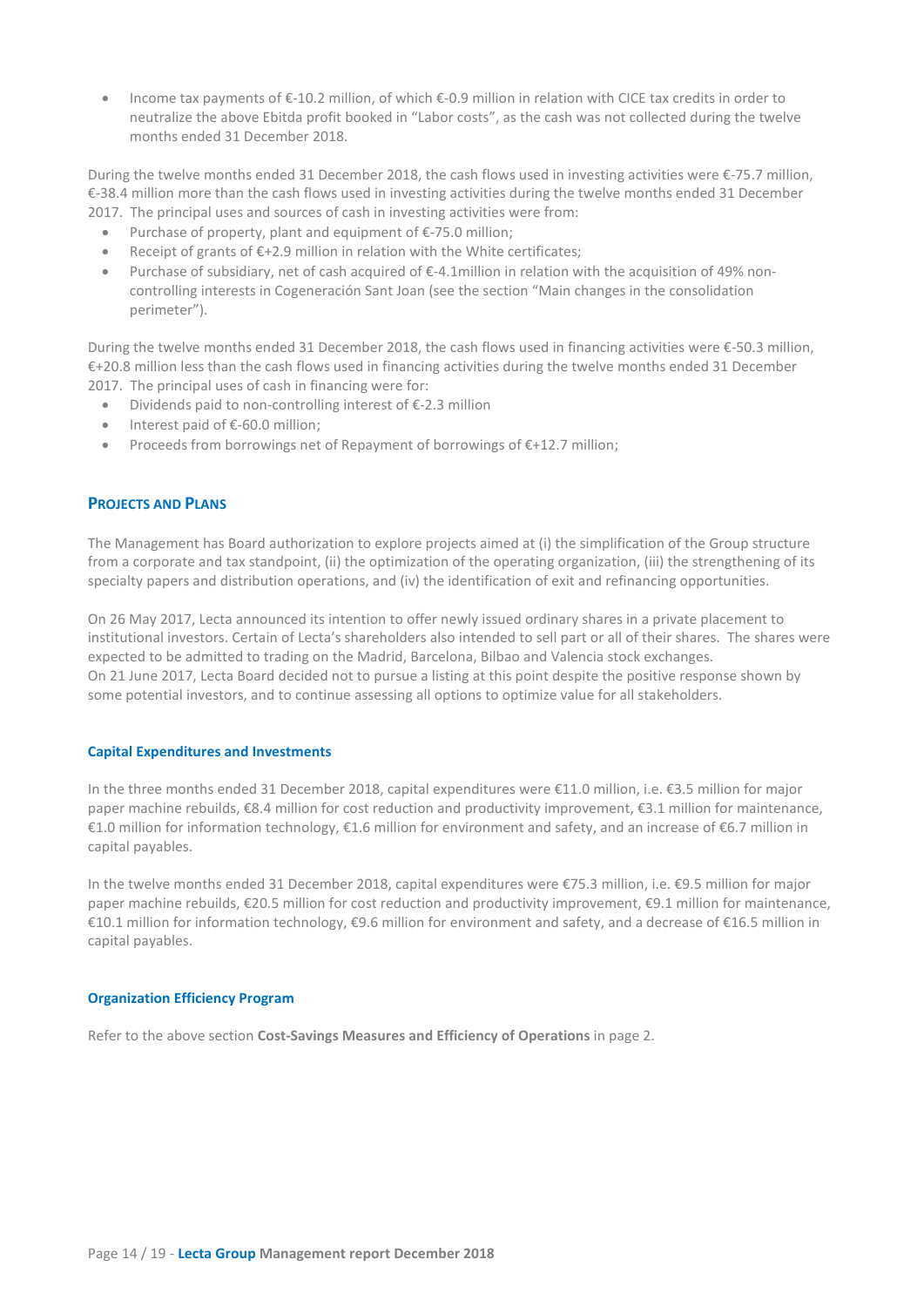

## **CONTRACTUAL OBLIGATIONS**

The following table summarizes Lecta's contractual obligations and principal payments as of 31 December 2018 under debt instruments, capital and operating leases and other agreements. The information presented in the table below reflects the estimates of the contractual maturities of obligations. These maturities may differ significantly from the actual maturity of these obligations.

|                                   | <b>Total</b> | Less than | More than |       |
|-----------------------------------|--------------|-----------|-----------|-------|
| (in millions of euro)             |              | 1 year    | 1 year    | check |
| <b>RCF</b>                        | 10.1         | 0.1       | 10.0      | 0.0   |
| <b>Notes</b>                      | 612.5        | 12.5      | 600.0     | 0.0   |
| Other debt                        | 23.5         | 3.8       | 19.7      | 0.0   |
| Debt on assigned receivables      | 0.0          | 0.0       | 0.0       | 0.0   |
| Capital lease obligations         | 0.5          | 0.3       | 0.3       | 0.0   |
| Bank overdrafts                   | 17.2         | 17.2      | 0.0       | 0.0   |
| Interest rate hedging             | 0.0          | 0.0       | 0.0       | 0.0   |
| Other IFRS adjustments            | (8.2)        | (2.0)     | (6.2)     | 0.0   |
| <b>Total debt</b>                 | 655.7        | 31.9      | 623.8     | 0.0   |
| Operating leases                  | 28.1         | 5.3       | 22.8      | 0.0   |
| Total contractual obligations (1) | 683.8        | 37.2      | 646.6     | 0.0   |

(1) The contractual obligations included in the above table include accrued interest or outstanding purchase obligations. The outstanding purchase obligations are entered into in the normal course of business.

## **Employee Benefits**

Lecta currently operates defined contribution pension plans and defined benefit pension plans for its employees.

The employee benefit provisions primarily comprise obligations under the pension plans, death and disability plans, staff leaving indemnities and long-term service awards. The employee benefit provisions amounted to €23.6 million as at 31 December 2018 vs €25.7 million as at 31 December 2017.

#### **Contingent Liabilities**

Lecta is involved from time to time in legal proceedings and other claims that arise in the normal course of business. In the judgment of management no losses, in excess of provisions made or covered by insurance programs, which would be material in relation to Lecta's financial position are likely to arise in respect of these matters, although their occurrence may have a significant effect on periodic results.

#### **Challenge of 2010-2015 Green certificates by GSE**

Alto Garda Power SrL, the Italian cogeneration plant of Lecta, was informed in a preliminary statement dated 14 July 2017 that the publicly owned company GSE SpA (Gestore dei Servizi Energetici) was challenging part of the Green certificates granted to it for the period 2010-2015. On 30 October 2017, GSE SpA claimed the reimbursement of €5.2 million.

In December 2017, Alto Garda Power SrL presented a claim against GSE petition in administrative court of Rome. GSE SpA agreed with Alto Garda Power SrL to postpone the claimed reimbursement waiting for the decision of the court, and not to pay during this period a part of the green certificates granted for the years 2016-2017 and recognized in "Other receivables".

Alto Garda Power SrL is confident on the rightness of its position and reserves its rights to defend its own interests.

## **OFF-BALANCE SHEET ARRANGEMENTS**

Lecta avails itself of certain off-balance sheet arrangements like derecognition of receivables and supply-chain finance. Most of these arrangements have been in place for a long time, and Lecta has no reason to believe that they will cease to be available in the future.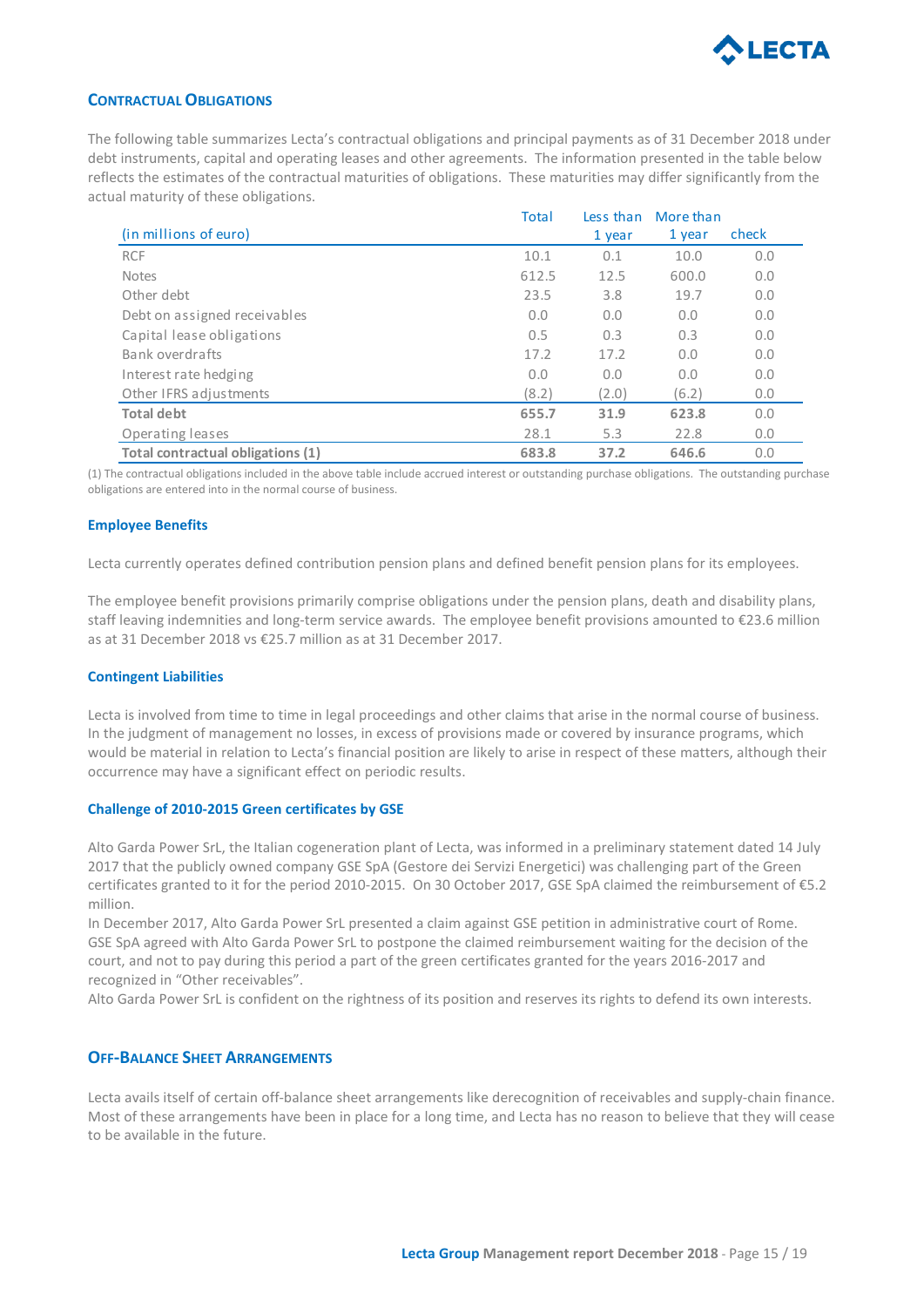## **EVENTS AFTER THE STATEMENT OF FINANCIAL POSITION DATE**

Lecta has announced the temporary shutdown of Line 8 production at its Condat's mill from the end of April. The decision will be reevaluated in the following months depending on market developments.

The decrease in CWF demand over the last several years resulted in overcapacity in the industry. The worsening of this trend observed in the last months is the main reason for the temporary Line 8 shutdown at the Condat's mill. The Condat's brand product range and service levels during this period are guaranteed due to efficiency

improvements and streamlining on Condat's Line 4 as well as through the contribution of the Group's other CWF paper mills.

Despite the temporary shutdown, meeting the overall demand of Lecta's CWF customers is assured, given the Group's total production capacity of more than 850,000 tons per year.

At the same time, Lecta continues working on a strategic transformation plan that will allow Condat to move forward with greater chances of success, although this project needs further definition over the next few months. This plan would entail the transformation of production Line 8 from manufacturing two-side CWF to manufacturing specialty papers for labels and flexible packaging, a market in which Lecta has extensive experience given its manufacturing operations in Spain and business operations worldwide.

## **SENSITIVITY ANALYSIS**

Lecta's profitability is affected by a number of variables. The table below illustrates how a change in selected factors (on the assumption that other factors are neutral) related to the business may affect Lecta's financial performance on an annual basis.

|                                | Percentage | <b>Estimated effect</b>            |
|--------------------------------|------------|------------------------------------|
|                                | Change     | on EBITDA<br>(in millions of euro) |
| Paper prices                   | $+/-1%$    | $+/-13.9$                          |
| Volumes                        | $+/-1%$    | $+/-3.5$                           |
| Currency:                      |            |                                    |
| USD against EUR <sup>(1)</sup> | $+/-1%$    | $-/-1.7$                           |
| GBP against EUR                | $+/-1%$    | $+/-0.7$                           |
| Pulp prices                    | $+/-1%$    | $-/-3.1$                           |
| Energy costs                   | $+/-1%$    | $-/-0.7$                           |

(1) A one percent weakening of the U.S. dollar against the euro, with all other things being equal, would result in a €1.7 million increase in the EBITDA. However, the weakening of the U.S. dollar against the euro tends to exert downward pressure on euro paper prices and upward pressure on U.S. dollar pulp prices that may have an adverse effect on Lecta's results of operations.

## **FINANCIAL RISK MANAGEMENT**

## **Customer Credit Risk**

Lecta Group strictly monitors the customer credit risk. Lecta's ten largest customers of paper account for circa 18% of sales of paper. Credit insurance covers a large part of the Trade receivables. Lecta's customers of energy are large multinational corporations.

31 Dec 31 Dec

|                                                                   | 3.I Dec   | 31 Dec    |
|-------------------------------------------------------------------|-----------|-----------|
| (in EUR K)                                                        | 2018      | 2017      |
| Gross amount of Trade receivables                                 | 228,001   | 239,278   |
| Impairment                                                        | (15, 358) | (16, 162) |
| Trade receivables as per Balance sheet                            | 212.643   | 223,115   |
| of which not past due                                             | 201.702   | 211,517   |
| of which past due:                                                | 10,941    | 11,598    |
| Amount covered by a credit insurance                              | 9.636     | 9.835     |
| Amount of recoverable VAT                                         | 119       | 296       |
| Amount eligible to credit risk,                                   | 1,186     | 1,467     |
| past due since less than one month                                | 523       | 1,263     |
| past due since more than one month but no later than three months | 292       | 262       |
| past due since more than three months but no later than one year  | 314       | (58)      |
| past due since more than one year but no later than five years    | 57        |           |
| past due since more than five years                               |           |           |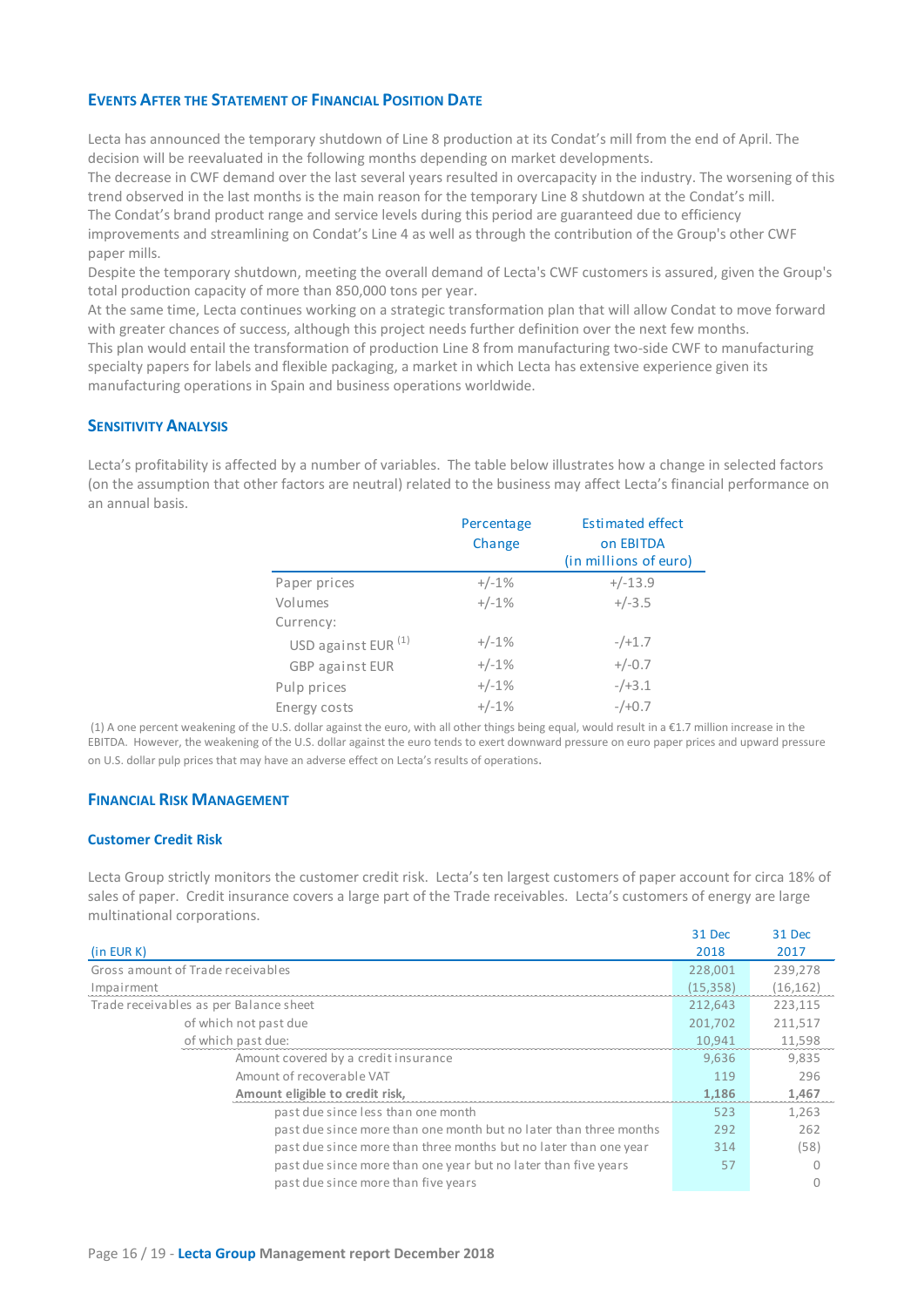

The line "Impairment" includes a bad debt provision of €9.3 million as at 31 December 2018 (€9.7 million as at 31 December 2017) already booked at the time of Polyedra's acquisition in 2012 (see Note 2.2 to the Annual report). Its progressive reduction follows the conversion of the provision into a real bad debt charge, tax deductible or not.

## **Liquidity risk**

Since the Refinancing of 27 July 2016, the liquidity risk can be considered as remote.

## **Market risk**

Lecta Group profit is affected by cyclical changes in the overall economic activity and exposed to variations in the price of paper, raw materials and energy. To reduce their impacts:

- Lecta Group customer base is highly diversified in terms of geography and channels of sales.
- Lecta Group produces part of its needs of pulp (circa 35%) and base paper (circa 87%), the main raw materials used in the production of Coated Woodfree and Specialties. It also produces part of its energy requirement.
- Lecta Group signed multi-year contracts of pulp or other raw materials supply.
- Lecta Group signed multi-year contracts of energy supply.

Lecta does not currently hedge against the fluctuations of raw materials prices.

## **Foreign Currency Exchange Risk**

The Lecta Group operations are impacted by the fluctuations of the non-euro currencies, mainly USD and GBP.

At 31 December 2018, ordinary sales and purchases were specifically hedged through:

- Forward agreements on realized sales in foreign currencies: €39.3 million.
- Forward agreements on realized purchases in foreign currencies: €24.0 million.

The impact of these contracts has been accounted for as fair value hedging, hence recognized in the Income statement.

At 31 December 2018, there were no options on future sales in foreign currencies and on future purchases in foreign currencies. Therefore, nothing had to be fair valued through Income statement.

At 31 December 2018, there were no mid or long-term currency forward contracts for the purpose of hedging the fluctuation of exchange rate of USD against EUR of mid or long-term agreements. If any, the impact of such contracts would be accounted for as cash flow hedge. The intrinsic value, considered as effective, would be recognized directly in Equity while the time value would be considered as ineffective, and thus recognized in the Income statement.

## **Interest Rate Risk**

#### **Alto Garda Power SrL:**

[1] On 5 September 2007, the interest rate of 50% of the forecast debt in Alto Garda Power SrL was hedged with a Collar indexed to 6-month Euribor for the period from June 2007 to December 2018.

On 16 March 2010, the interest rate of 25% of the forecast debt was hedged with a Swap to exchange 6-month Euribor variable rate against fixed rate of 2.995% for the period June 2010 to December 2018.

In December 2012, Alto Garda Power SrL voluntarily repaid EUR 12 M of its debt. Following this repayment, the notional amounts of the Collar and the Swap were higher than the debt. Consequently, the Collar and part of the Swap was considered as hedging instruments, while the balance of the Swap was no more considered as hedging instrument.

On 18 December 2013, the Swap to exchange 6-month Euribor variable rate was terminated. On 28 February 2017, the Collar was also terminated.

#### **IDAE Sant Joan AIE:**

[2] On 23 December 2015, the interest rate of 70% of the forecast debt in IDAE Sant Joan AIE was hedged with a Cap indexed to 3-month Euribor for the period from June 2016 to September 2018. This Cap took effect 3 months after the termination of the prior interest rates hedge of the forecast debt in IDAE Sant Joan AIE (See [5]).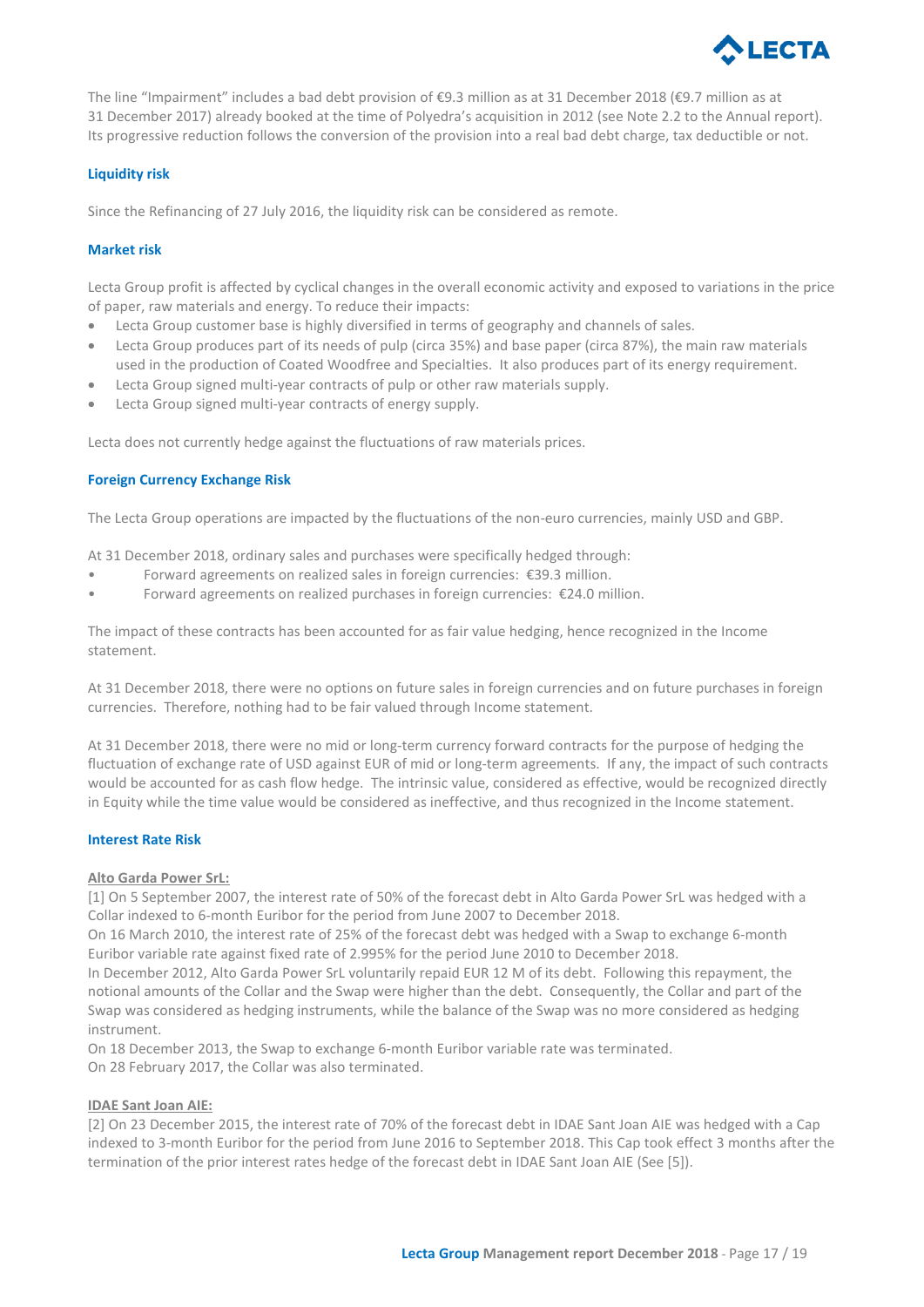The main characteristics of the above instruments are as follows:

|    | IIII EUN NI       |            |         |                  |             |       |          |               |                      |      |       |
|----|-------------------|------------|---------|------------------|-------------|-------|----------|---------------|----------------------|------|-------|
|    |                   | Notional   | Premium | <b>Effective</b> | Termination | Floor | Cap      |               | Value at 31 Dec 2018 |      |       |
|    | Instrument        | amount     | paid    | date             | date        | rate  | rate     | <b>Strike</b> | Intrinsic            | Time | Total |
| L. | Collar 6M Euribor | Max 27.644 |         | 29/Jun/2007      | 28/Feb/2017 | 4.05% | 5.75%    |               |                      |      |       |
|    | Cap 3M Euribor    | Max 8.000  |         | 30/Jun/2016      | 30/Sep/2018 |       | $0.00\%$ |               |                      |      |       |

The impact of these agreements has been accounted for as cash flow hedge, except for the balance of the Swap in Alto Garda Power SrL that was accounted for as fair value hedge as at 31 December 2012.

For the cash flow hedge, the intrinsic value, considered as effective, was recognized directly in Equity while the time value was considered as ineffective, and thus recognized in the Income statement. For the fair value hedge, any gain or loss from re-measuring the hedging instrument at fair value is recognized in the Income statement.

## **Business risk**

(in EUR K)

Lecta negotiates insurance policies for major risks, such as property damage & business interruption, and general liability. Lecta also invests in the prevention and the protection of its assets following the recommendations by leading insurance companies.

#### **CO2 emission rights**

Lecta Group emits more  $CO_2$  than the  $CO_2$  emission rights ("ER") granted for free. This deficit is covered with the stock of ER available at the end of the prior period, and the purchases of ER from third parties. The purchase price of ER is exposed to market fluctuations.

Lecta Group did not acquire any derivative to cover the purchase price fluctuation of ER.

## **FUTURE PROSPECTS**

According to the experts of the specialty papers, the demand in self-adhesive, metallized, coated 1-side, and thermal papers is expected to continue reporting positive growths ranging from +2% to +3% per year for the period 2019- 2022.

According to RISI's statistics of September 2018, the European demand of CWF paper is expected to continue decreasing with a negative CAGR of -5% for the period 2019-2022.

In 2019, Lecta plans to continue implementing its organization efficiency program, align its production capacity in CWF to market demand, while developing its Specialty paper business.

## **PRINCIPAL SHAREHOLDERS OF LECTA SA**

Lecta's controlling shareholder are companies advised, managed or owned by affiliates or employees of CVC Capital Partners. They own 56.4% of the voting rights, with a group of other private equity firms, including Adavale Global Holdings Limited, ICG, MidOcean, and management holding the balance.

## **MANAGEMENT AND CORPORATE GOVERNANCE OF LECTA SA**

#### **Board of Directors**

The Board of Directors was appointed at the Shareholders' meeting of 23 April 2018. The Board is currently composed of twelve Directors:

- Santiago Ramírez Larrauri, Chairman; Giorgio De Palma,
	- Pierre Denis,
- Eduardo Querol, - Andrea Minguzzi,
- Martine Gerber,
- Emanuela Brero,
- Stella Le Cras,
- Bruce Hardy McLain,
- Thomas Morana,
- François Pfister,
- Delphine Tempé.